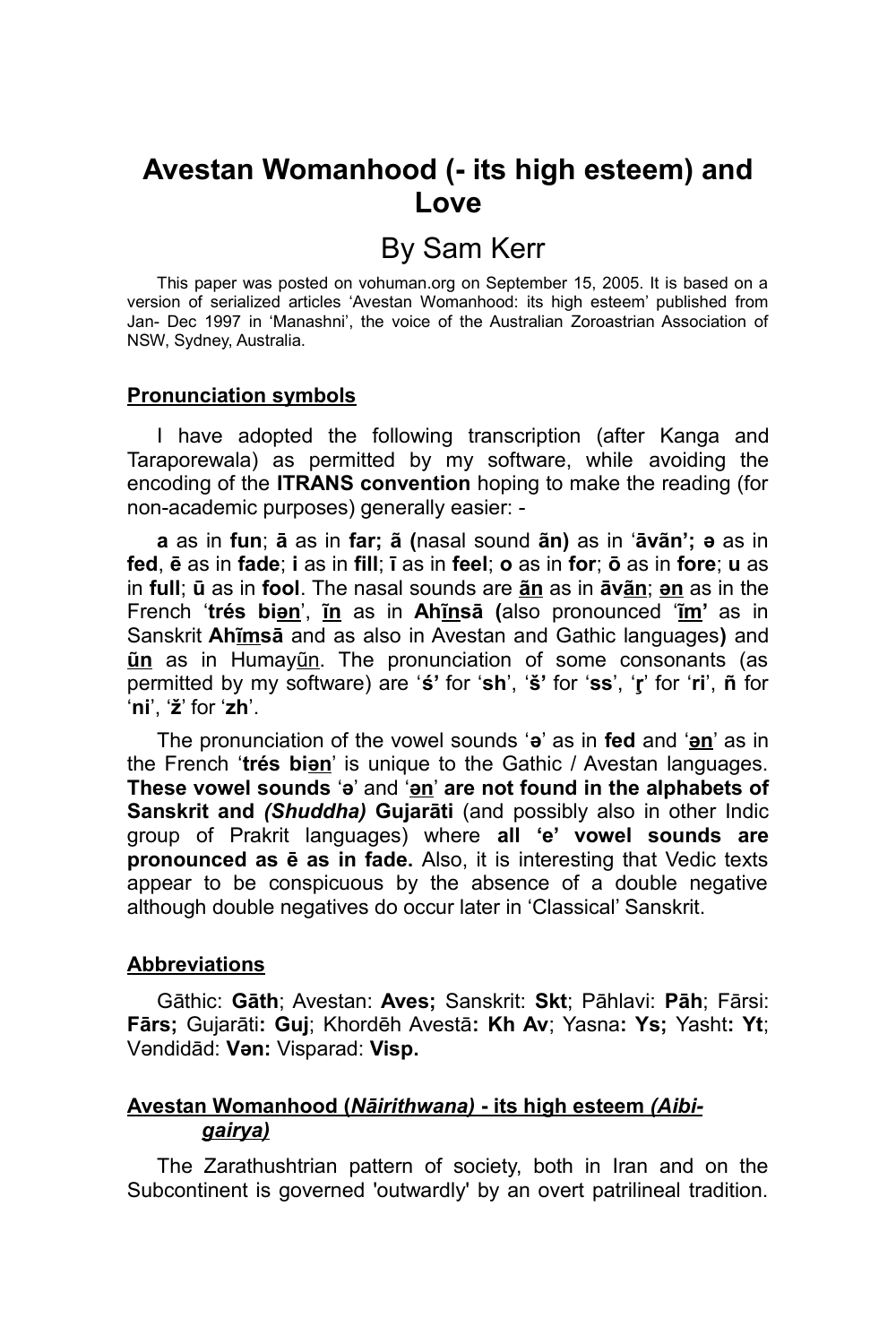Yet, deep down 'inwardly', there seems to have remained a silent undercurrent of a covert matrilineal way of life. So covert, indeed, have been the ways that few 'outsiders', who have volunteered to study the way of life, have managed to detect them. Possibly, they have been unable to put their study of the covert ways in words effectively. The 'outsider', somehow, sees some attitudes and behaviours as "common practices". The onus of the burden seems to have been put on and borne by the woman, although admittedly, in a rather bravely subtle and subterranean manner.

Such ways have, in fact, remained so for millennia through the trials and tribulations of our wanderings, displacements, migrations and resettlements during which period the woman has borne, with silent fortitude, the tremendous burden of the transmission and continuity of our customs, our attitudes, our mannerisms and our ancient Indo-Iranian traditions enjoined in the Avestan Scriptures.

Even in the westernised modern way of life the Avestan woman has, under considerable pressures and 'taken-for-granted expectations', managed to keep the domestic traditions well and truly alive within the community with a vigour which, like the undercurrent of a flowing river, has continued to remain silent and unperceived to others.

During our frequent movements/displacements over the millennia some of the local practices of the host populations, have, to some extent understandably, been imbibed. This too has occurred not without persistent resistance and strict adherence to Zarathushtrian values from the domestic front, thus pointing towards the Zarathushtrian home as the main pivot for the hopeful continuity and progress of **lived** Zarathushtrian **experience** (Gāth/Aves: *Shyaōthnā* and *Hushyaōthnā* - **meaningful experience**.

The personal sacrifices (which have been left almost unquestioned and undiscussed) the Avestan woman, in her self-adjusted matrilineal way of domestic life, was expected to offer were enormous. But then, could it be possible that such demanding ways could well have been borne intuitively through the mere necessity of survival, during our many stages of resettlement and subsequent attempts at reliving new ways and languages to help incorporate the many social and domestic lifestyle re-adjustments for subsequent generations to come? This fact is borne out in a paragraph from the (Pahlavi) Book of Ardā Virāf (*Ardā Virāz Nāmag, Chapter 68*), where Ardā Virāf talks of the torments he saw during his deep sleep of seven days and seven nights after drinking consecrated wine. He was credited as having 'witnessed' the fate of a woman, who had remained impious during life by 'not following the tenets of the Faith', and also of a man who had 'not been able to encourage his wife to follow the tenets'.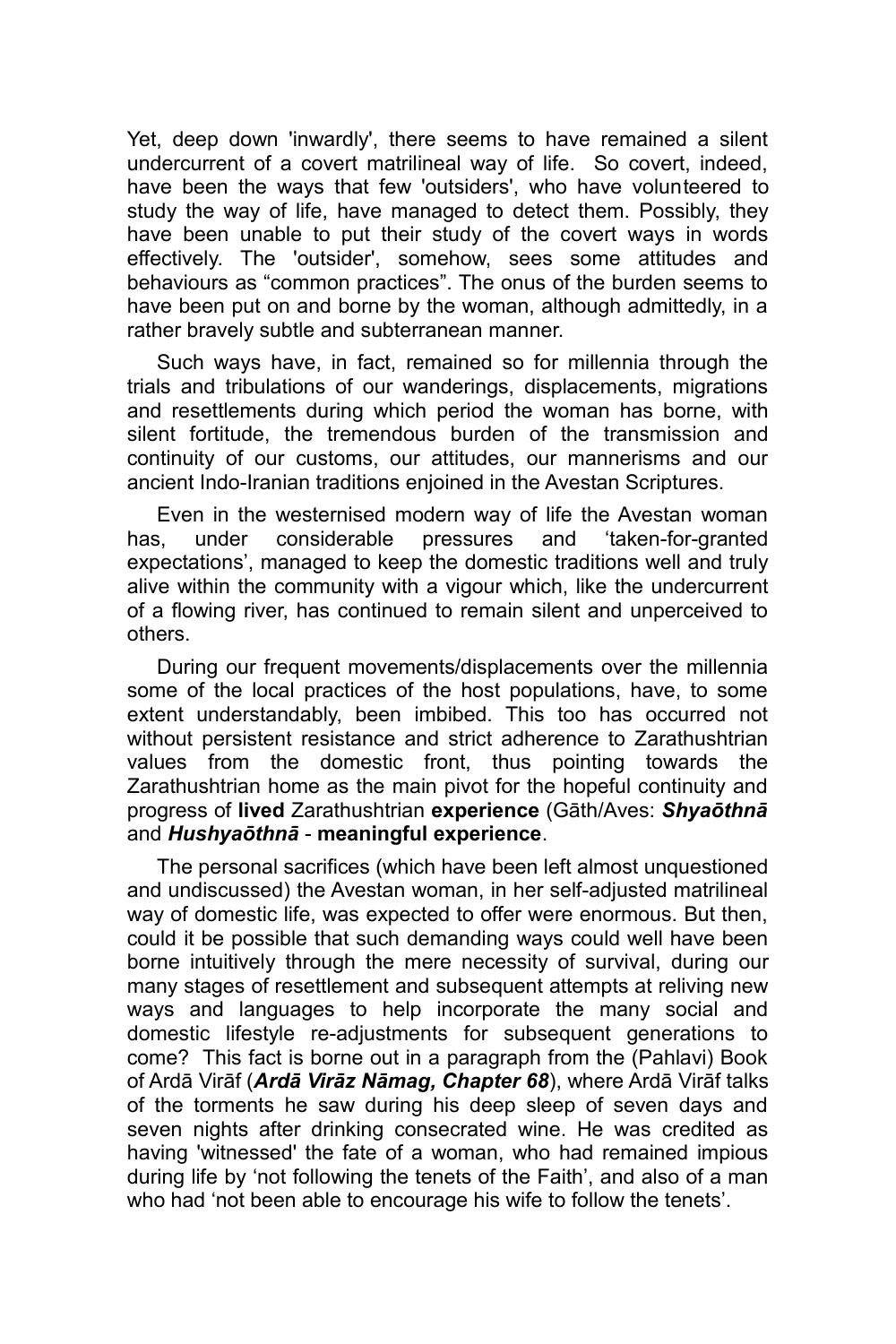On the Subcontinent, until the more recent arrival of gas and electric stoves, among the many pious domestic responsibilities of the woman the most obligatory one, to ensure the continuity of the domestic hearth fire, which was never extinguished, cannot be underestimated. The vision of the Wadias in building charitable low budget community homes for the Parsis and Iranis of the Subcontinent was initiated, naturally, by a previously little known woman - Jerbai Wadia. She had established a provision for the incorporation of a hearth fire (the *Chulā-vāti*) in the building each new home. The embers of the burning coal, at the end of the day, were not discarded or extinguished, but were buried carefully under the ashes held in the 'vāti' (a receptacle for the ashes expended by the burning coal during the day) and re-used the following day to re-ignite the fire for cooking.

It is of interest to note how this pious tradition too has been kept alive. *Vəndidād 3.2* refers to the many ways of making the Earth most happy - "*the second manner in which the Earth becomes most happy is for the righteous man to build a house where a fire is kept burning (unextinguished) and where cattle, wife and a retinue of off-springs live."* It is worthy of note that he invaluable and beneficent cattle (during the times of a land based agricultural economy) were mentioned first. *Vəndidād 3.1* adds*: "the first manner of making the Earth most happy is for the man, who possesses a strong, able pair of hands to be industrious and capable enough to till the soil (with the help of cattle, that is) of Mother Earth."*

The improper notion that 'all humans' be referred to as 'man or mankind' has not been considered acceptable in our Scriptures. Women, throughout the texts from the Gāthās down to the ultimate Rivāyats and also in the rock inscriptions of the Achaemenian and Sassānian era, have been denoted as equal to men. Each gender is mentioned specifically and in its proper context. For example, the above quote from Vəndidād 3.2 which places '*cattle before wife and retinue of off-springs'* is balanced by subsequent phrases like '*cattle and horses and men'*. Throughout our Scriptures there is a repetitive allusion to beneficent animals gaining precedence over man as well as woman in the order of mention and praise.

Many non-Zarathushtrian writers, among them women, have been fascinated by such Gāthic/Avestan treatment of the genders, by the talk of women in noble terms and by the fact that the wife held a position equal to the husband, both in the house and in the community. She also took part in the religious ceremonies as equal in the congregation and in acts of worship. There are no separate sections for worship and offer of prayers to the fire.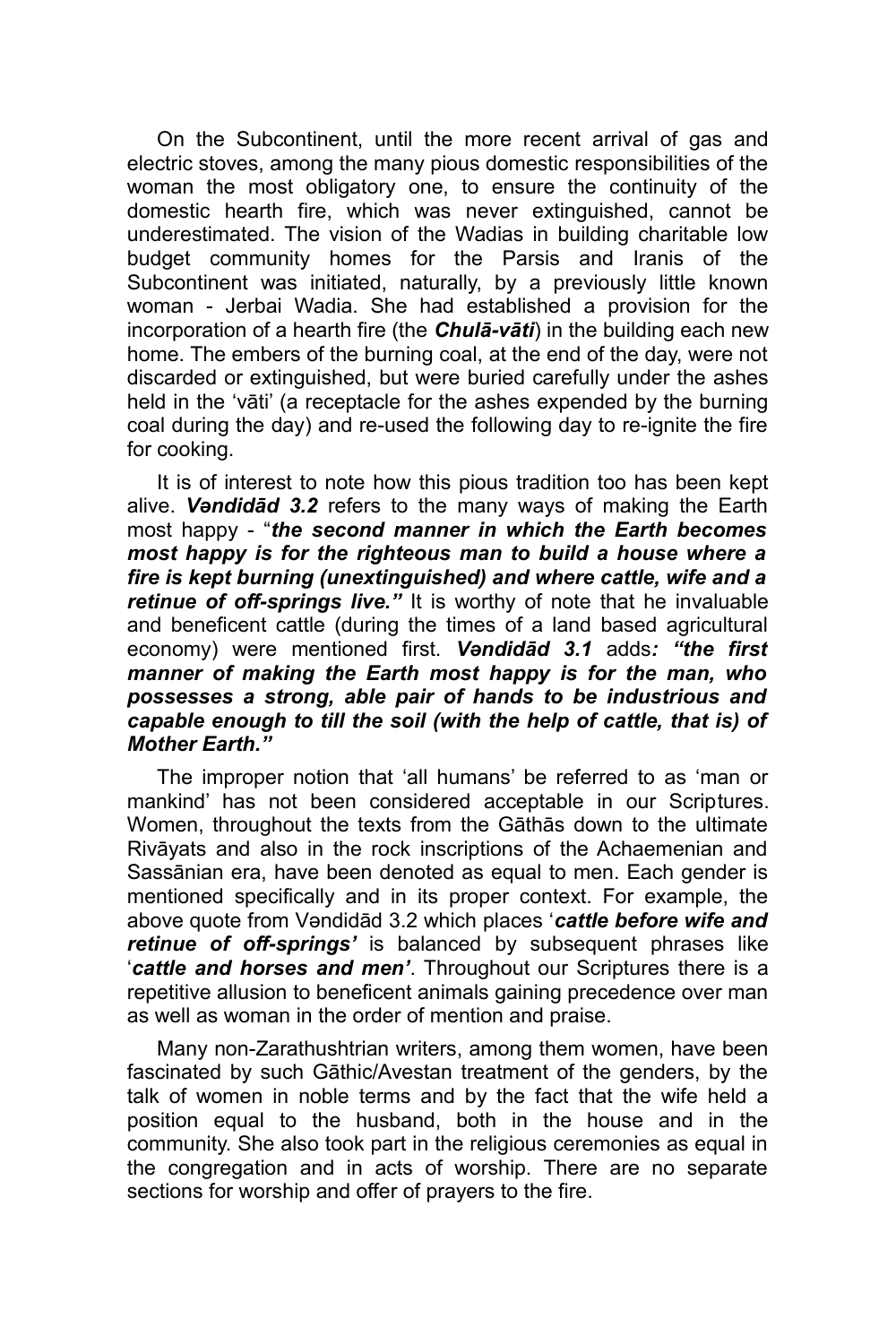Unlike the trend in other civilisations the birth of an Avestan girl heralded as much joy as the birth of a boy. During ancient times **the 5th day (Spandārmad Ruz) of the month of Spandārmad was a special feast day of honor for women -** a **Mother's Day**. The Yazata, Spəntā Ārmaiti (Pāh: Spəndārmad) as the patron Yazata of Mother Earth, especially looked after the good, chaste and beneficent mother and wife, who cared for and loved her children and her husband. Liberal presents as thanksgiving were bestowed on the woman of the house by the men in the household. The custom still exists among Zarathusti communities in Iran and her former colonies of the former Greater Persia.

Mary Boyce in her 'Textual Sources' quotes from an English translation of dogmatic Pāhlavi passages from 'Chidāg Andārz i Pōryōtkēshan': "…..……..each man or woman who attains the age of fifteen should know these things**: "***Who am I? Whose am I? From where have I come? To where shall I return?.......My mother is Spəndārmad, my father is Ormazd. My humanity is from…................."* We will come to the purpose of this insertion, later in the modern interpretation of this topic.

Unlike the heated and inconclusive theosophical debates occurring in the other Faiths of the world, whose Archangels and the subordinate pantheon of divinities are all masculine and the allusion to the gender of the Creator is denoted as 'He'/ 'Him' (with a capital 'H') only, there is no such disputation in Avestan beliefs. The Creator's Divine attributes have a fairly equal distribution of the two genders and some are even described as neuter. Of the seven Divine attributes [the Avestan Archangels/ the Aməshā Spəntā (Pāh: Amshāspand)/ the Divine Heptad which are the Holy Immortal attributes of the Creator] *feminine genders are given to Spəntā Ārmaiti (Pāh: Spəndārmad), Haurvatāt (Pāh: Khordād) and Amērētāt (Pāh: Amardād).* Spəntā Mainyu the Holy Spirit of Ahurā Mazdā (like all other Mainyus) is masculine. The remaining three Divine attributes Khshathra Vairya (Pāh: Shēhrēvar), Vōhu Manō (Pāh: Bahman), and Āshā Vahishta (Pāh: Ardibēhēst) have been kept neuter, but have been given either gender during the translations / interpretations by different scholars at different times.

Being the essence of Ahurā Mazdā's very nature they are so close to him that, in the Gāthās, Zarathushtra addresses the Creator as the singular 'thou' and sometimes when he apprehends the Creator together with more than one of these Divine attributes with the plural 'you (i.e. all of you'). Yet, Zarathushtra has not used the word *Aməšā Spəntā* (which appears later in the Younger Avesta) to denote these Divine attributes of the Creator. The inextricably woven total gender conglomerate is given the Spiritual (Minō) title of Lord (Ahurā) of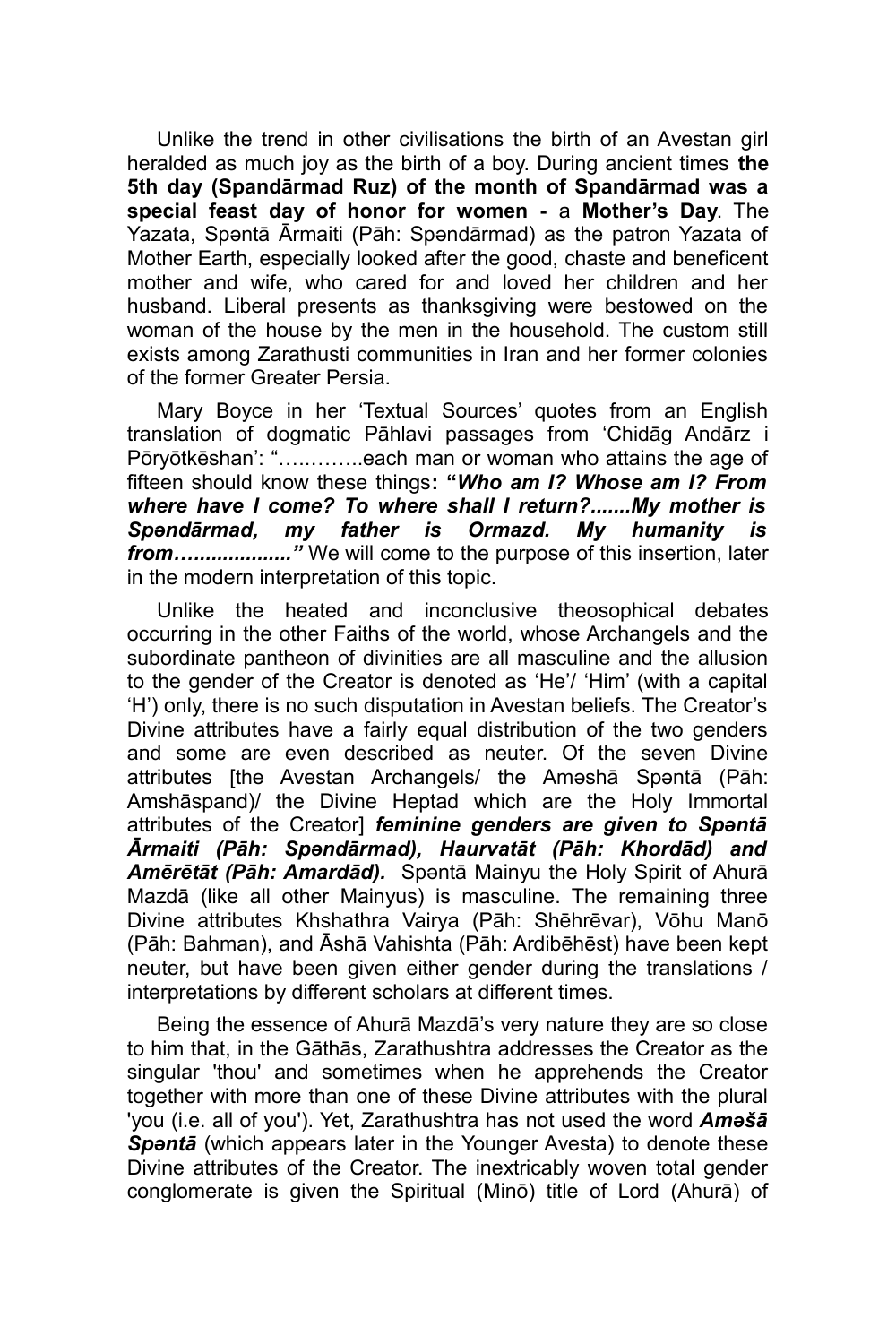Wisdom (Mazdā) to **the Creator in our Faith** rather than of god (as in the other Faiths. Borrowed from their own Roman masters the words **God, Gods and Godesses were imposed** by over zealous missionaries and entered common vocabulary after the (so-called) Third World colonial empires were established. The Indo-Iranian words have always been the '**Creator'** and the '**Divinities'.**

These Divine attributes, in the Earthly (Gəti) sense, when attained by an ordinary mortal makes the person a Superior man or woman an Ashavan - who then becomes worthy of experiencing, in his body, mind and heart, the supreme feeling of ecstasy.

Several of the 33 subordinate Yazatas (Angels) are of the female gender, too.

**The feminine Avestan Yazatas** are *Āpō/ Apam Napāt* (Avest: Āvān/ Pāh, Fārs & Guj: Ābān), *Māh* (Pāh: Māh/ Guj: Mohor), *Gēush Urvān* (Pāh: Gōsh/ Guj: Gōsh), *Rashnu* (Pāh: Rashna/ Guj: Rashne), *Daēna* (Pāh: Din/ Guj: Din), *Ashi(sh)* (Pāh & Fārs: Ard/ Guj: Ashi(sh) svang), *Ārshtād* (Pāh: Āshtād/ Guj: Āstād), *Zāmyād* (Pāh: Zāmyād/ Guj: Jamiād), *Dahma Vanghui Āfriti* (Pāh: Dahma/ Guj: Daham). Besides the Yazatas of calendar dedications, which remained the 'chief' among the subordinate Yazatas, there are other Yazatas many of whom again are female - *Arēdvi Sura Anāhita*, *Ushā*, **Tushnāmaiti** etc.

# **A chronological journey**

The Avestan word for womanhood is *Nāirithwana.*

Let us, now, proceed to examine our voluminous Scriptures and look into the fascinating aspects of Avestan womanhood to investigate its legitimate merits in days of yore and, even try to trace, sketchily, the impact the preserved Avestan values have had on the private devotional life and the social standing of Zarathushtrian women and, therefore, on the Zarathushtrian family unit in modern times.

In our quest to identify the merits of the Avestan woman we will need to trace the life of a hypothetical newborn girl and follow her progress through life.

**The newborn:** According to the Book of *Rivāyats* the infant girl must be "*breast fed for 15 months and in case of the male infant for 17 months."* This discrepancy in feeding between the genders clearly resulted from the fact that **infant mortality was higher among male infants, as it is still so** to the present day. If the mother were to wean the infant earlier and if the husband consented to it they were both regarded as committing a sinful offence.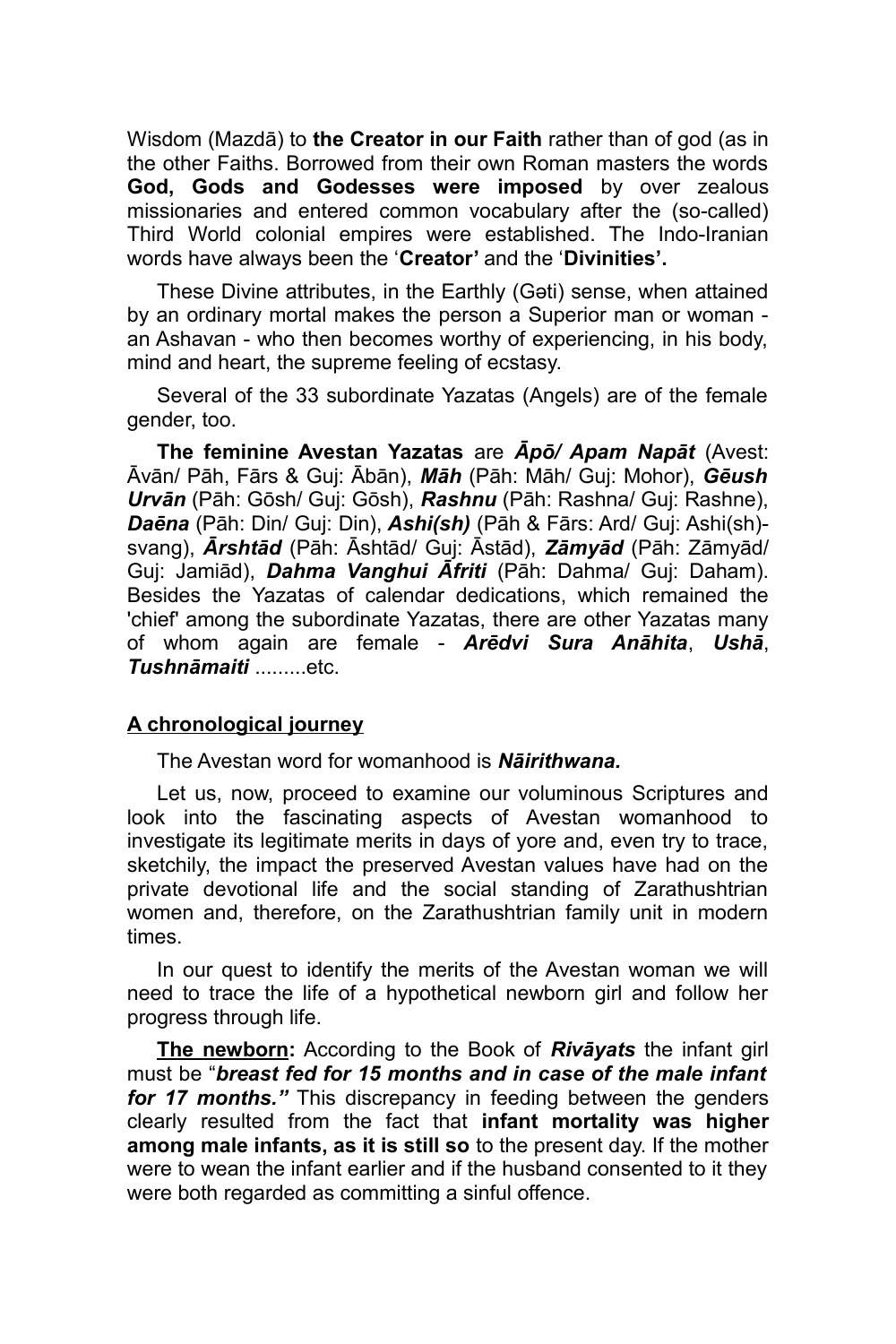**Age 7:** the Avestan child, a minor of tender age from infancy to early childhood (Aves: *apērē-nāyuka* / Skt and Guj: *Nājuka*) of either gender (Aves and Skt: **Strī** is feminine gender) was deemed immature and therefore unfit to be made responsible for her thought, word or action. The onus was on the mother (Aves: *Mātar*) and father (Aves: *Ptā*; Skt: *Pitā*) or the guardian (Aves: *Paiti-pāyu*), who would have replaced one of the parents. As such she is permitted to indulge in childhood liberties. The child, at age 7 years, is considered grown up to a 'major' age but is still not fully grown up, i.e. in physiological terms (Aves: *apērē-nayav*). She then becomes responsible for her own thought, word and action and therefore is deemed fit to be made ready for the initiation into the Good Faith by the investiture of the Sudrēh and Kushti. The ideal age, documented in the Book of Rivāyats, is "*7 years and 3 months"*.

**Age 9:** The Pah text, *Sad-dār* (literally: 100 doors. Actual meaning: 100 openings/avenues of knowledge) in Chapter 34 advises*: "a daughter, until she is 9 years old, should not be affianced (i.e. engaged. Aves: Paradata) or betrothed to anyone."*

**Age 12:** When the girl is 12 years old (i.e. the average Avestan age of puberty) she should be given in marriage. At this age of puberty the awkward little pre-pubertal girl becomes a young Avestan woman (Avest: *Charaiti*). Her mature female form develops and, with the gradual change in her figure, her composure becomes pleasing and her deportment more admirable, befitting a young and beautiful maiden.

*Hādokht Nask, XXII.10* talks of an encounter at the Chinvat Bridge between a righteous man's soul and his own conscience *(Daēna)* appearing in the image of a *Charaiti* **(a beautiful young maiden)** to assist him cross over the Chinvat Bridge: "*the soul of the righteous man asks: "What maiden art thou - you, who possess such a delightful figure to behold?"* The reply is in *Hādokht Nask XXII.11:* **"***thou art ..........good, of lofty character, fair in dealings, sweet scented, of fearless strength and free from spite….such as I, thy own Conscience, appear to thee"***,** the maiden (his own conscience) says to the pious soul of the righteous man's own conscience *-Daēna*.

# **The unwedded maiden :**

*Vəndidād 3.24* equates, in a prosaic manner, "*the sin of keeping a Charaiti (a charming and dignified 12 year old girl) unwed to a virtuous man and thus barren is equal to the sin of tillable soil that is kept uncultivated. In both instances the Earth remains most unhappy."*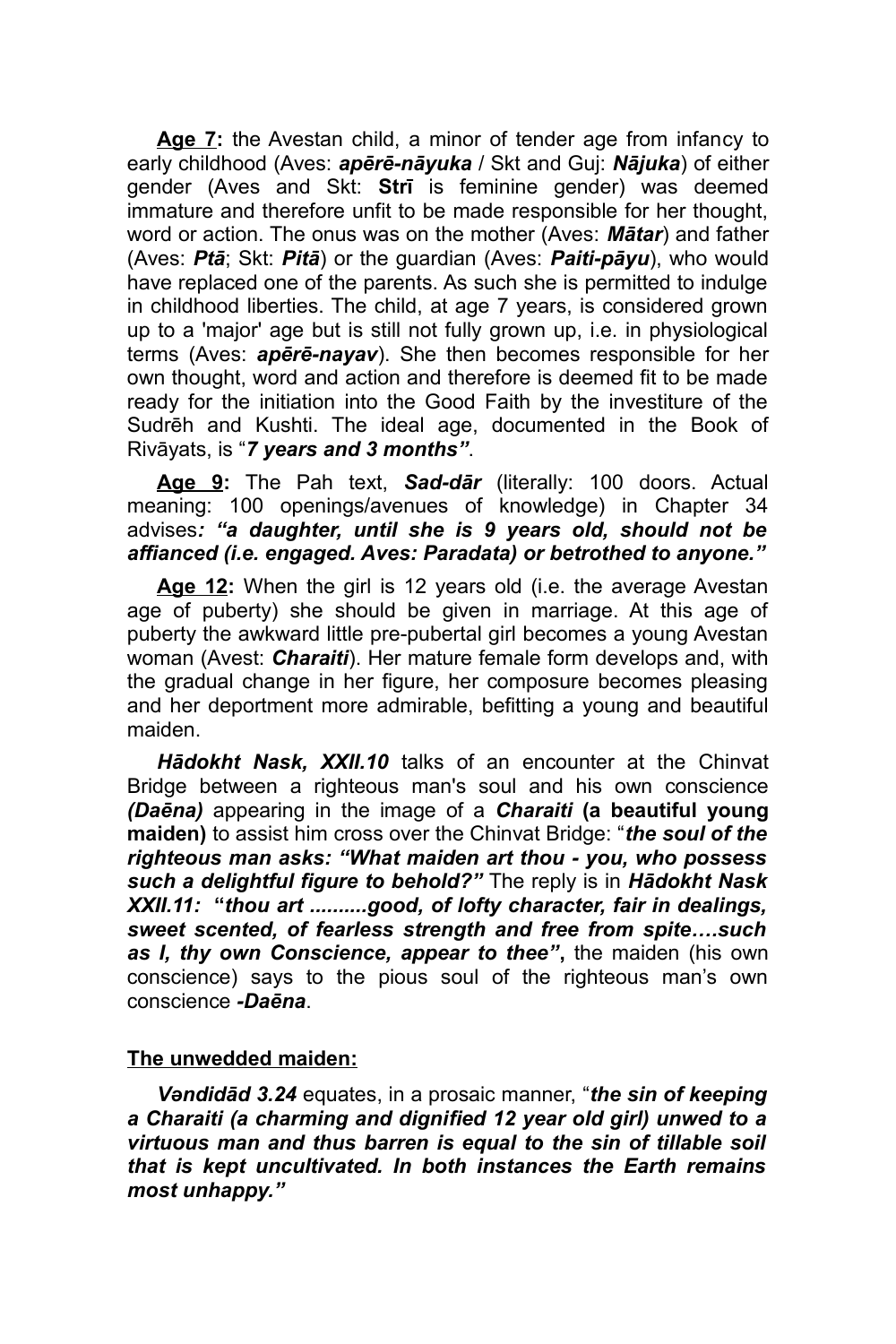Our Avestan text is full of praiseworthy and recommended advice for the unwedded woman, a virgin maiden (Aves: *Kaininā; Kainyā***/ Skt and Gui: Kanyā**). Such was the importance given to the institute of marriage that the merits of giving an unwedded maiden in hand of marriage was considered a highly meritorious act, for which many relatives vied, one with the other, to achieve this end. Parents (as they do even now) were all too eager to assist in the grooming of their daughters, so that they remained presentable in appearance, behaviour, deportment and character.

Yazata Āvān, Divinity of 'purity in the life-giving waters' is described in *Āvān Yasht, Verse 64* as "*an attractive maiden, confidently courageous, carrying her well formed figure in a high-girded dress. She has an untainted, innocent but radiating outlook having been born of noble parentage. She thus walks tall in slippers with laces tied up to her ankles, wearing a shiny diadem of gold to hold her fair hair in a dignified fashion."* 

It was not surprising that boons were asked of the Divinity of purity (*Arēdvi Sura Anāhita*) as in *Āvān Yasht, Verse 87 "........from you, unwedded maidens will ask for right royal residences and for highly respectable husbands of strong physique."*

In *Rām Yasht, Verse 39* unwedded maidens implore Ahurā Mazdā to help bestow a boon through Yazata Rām to ask him to help them secure such handsome young men "*as are fit to become 'keepers of the house' who will, as long as they live, remain amicable and continue to give them off-springs, who will be lively of body, sharp of intellect and fluent of tongue."*

The Yazata of righteous thought, Ashi Vanghui (in *Ashi(sh)-svang Yasht, Verse 11*) beseeches parents to "*adorn their unmarried daughters' legs with anklet chains bearing trinkets* (which may have been believed to possess charm like qualities) *to enhance the beauty of their figure, of a slim waist line and a well proportioned torso, for the eyes of their admirers to behold (in righteousness) and for their minds to wish for the lady of their choice."* 

The Yazata Ashi(sh) in *Ashi(sh)-svang Yasht, Verse 54*, in addition, makes it known that she would clearly "*decline offerings if they are from, among a list of other persons, those who have remained unwed for long."*

To such spinsters, who have long remained unmarried, *Ys: 9.23* advises that they "*hasten to request Haōma Yazata, discreetly asking him to bestow on them truthful husbands, soon."* 

**Femininity** (Aves: *Nāiri*/ Pah: *Nāirik*/ Skt and Guj: *Nāri***)** Alternately, the word common for masculinity in all four languages -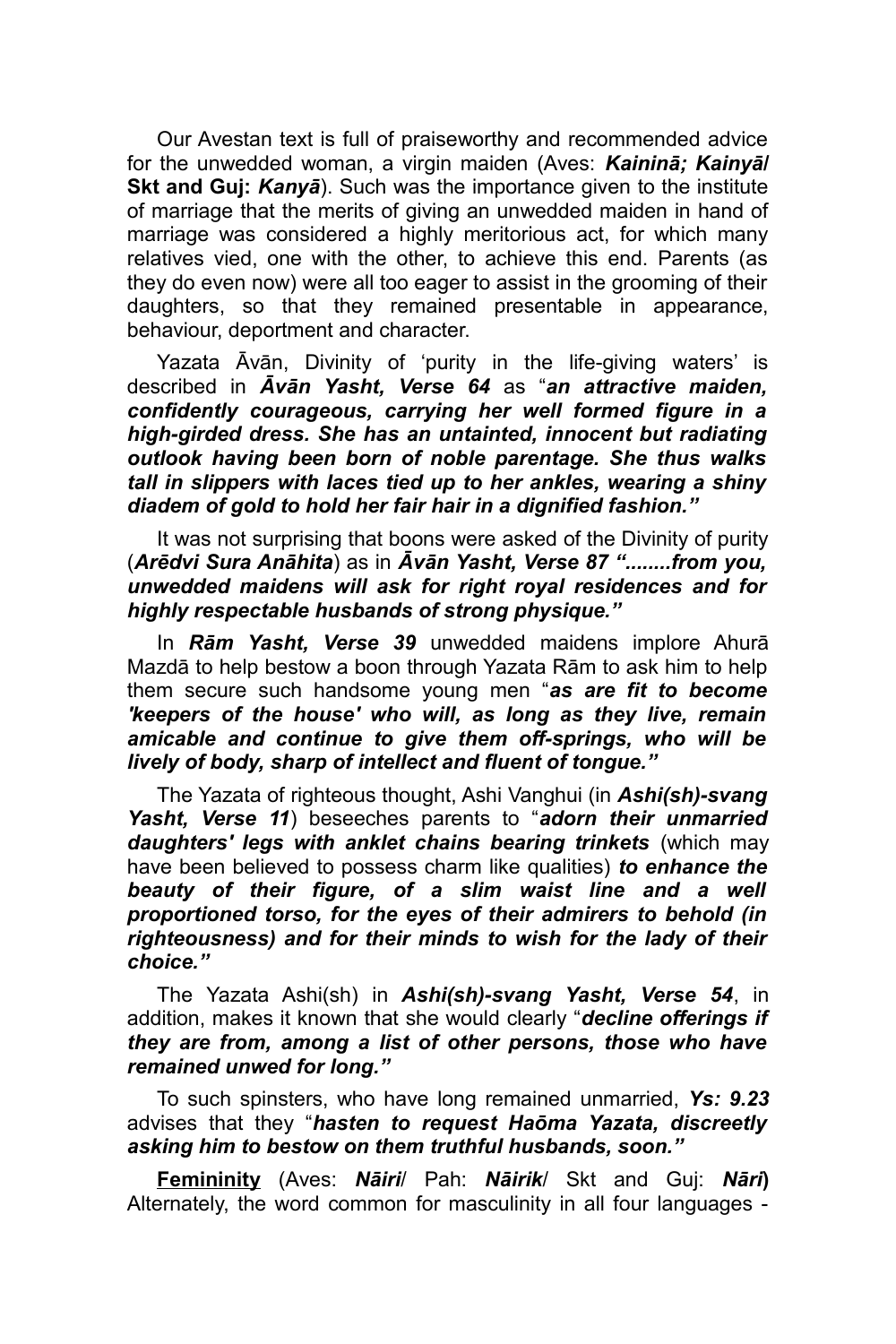Avest/Pāh/Skt and Guj is *Nara*. The word for a female united to a man by marriage is entitled *Nāirika* (akin to the title Mrs. in western society).

**Traditional Gāth/Aves courtesy:** When a couple is mentioned together, the phrase always commences with the lady being mentioned first before the man. Thus, in *G***ā***th***ā** *Vahishtōisht 53.8:* it is *jə-nərām* Woman and man/ wife and husband and *jān-nāirīm* (Woman and man). Further, we would have heard of the stories of Lailā-Majnun and Shirin-Farhād, unlike the Romeo-Juliet and Mr. and Mrs. of the western tradition. In days of yore in Iran, through even to this day, many wives opt to retain their maiden family names after marriage or add it to the husband's family name, with a hyphen, to change to a double-barrelled surname. This was later, in the post-Sassanian period, adopted by western societies.

#### **The outstanding Avestan woman:**

*Nāiri-ghēna* (one who has given birth to and nurtured many offsprings) has been used to denote the highly celebrated lady, who has fulfilled all the attributes of Avestan womanhood to a level when she is worthy of honour and even of reverence.

For example in *Aiwisruthrəm Gāh, Verse 4* the reverential *'ghēnāō'* are so '*highly praiseworthy ladies'* among the common people as to be considered the Spiritual leaders of women, a title otherwise reserved for the feminine Aməshā Spəntas and the female Yazatas.

In *Yasna Haptangaiti 41.2 and 35.6* there is a strong emotional plea (probably from Zarathushtra himself): "*Thy Kingdom come, O Ahurā Mazdā, shall last for ever and for ever since thou art a just sovereign on Earth as thou art in Heaven ruling over men and women, themselves worthy of reverence, outstanding and abounding in thy Spirit. In thy Kingdom, too, both such men and women shall remain in harmony with thy Spirit and in accord with thy desire."*

In *Gāthā Ushtavaiti, 46.10* Zarathushtra talks of the promise of a reward he will offer to those who will adhere to his teachings. "*Whosoever, man or woman [na(rəm)-gh(ē)nā], O Mazdā Ahurā, giveth unto life that which thou hast deemed the best....... with them I will myself walk to cross over the path of the Chinvatō Pərētu (The 'Bridge of the Separator' of the good from the evil)."*

**Age 15:** (Aves: *Panch-dasayāō - 15 year old)*: The Avestan lady is deemed to have become '*a fully formed adult (Aves: pērēnayav*)' possessing a beautiful healthy figure (Aves: *Srira* / Skt and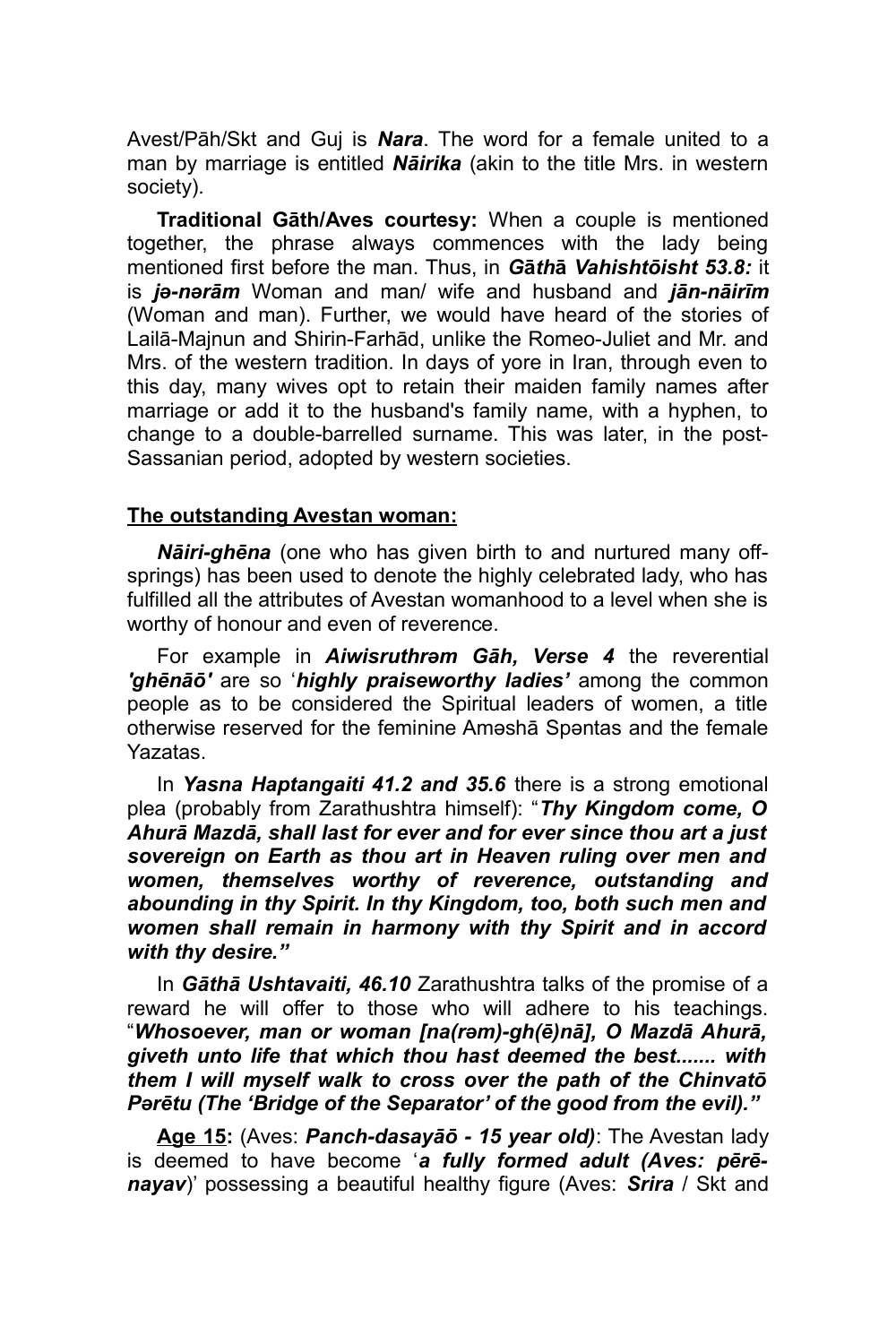Guj: *Sharira*). Praises galore have been sung in the Avesta regarding the attractive female form, the body-beautiful in words like *Srāōtanvō* (attentive make-up), *Sraēshta Kēhrpa* (choicest form), *Srirayāō* (body beautiful) with detailed descriptions of the elegant adornments and fancy apparel and jewellery the Avestan ladies were fond of bedecking themselves with:-

In *Āvān Yasht (verse after verse)* the feminine distinctions of the immaculate Lady, Arēdvi Sura Anāhita is described in quite glowing and, at times, candid and explicit terms (instead of separating each I have made a composite description, which also avoids repetition:-

# "*She stands there dignified, Arēdvi, the lady immaculate in the figure of a fair maiden, wearing a flowing garment, her girdle tightened high above her middle to hold her well-formed breasts under a richly embroidered cloak of finely woven gold, making her lovely to behold.*

She, of noble lineage, carries a well built frame of tall stature, thus exhibiting a strong and courageous personality. Her fair and pretty arms, adorned with precious sorts of ornaments, are much more strong and capable of dutiful work than the legs of a horse.

With bārsom in hand, pendant ear-rings composed of fourcornered gemstones set in gold scintillating in her ears, a right royal necklace around her bare neck and with golden slippers luminous in different colours covering her feet up to her ankles, she has a composure that is most admirable.

Her fair hair is held in an attractive style by a rich diadem adorned with a hundred twinkling gemstones cut in an octagonal shape (like the spokes of a wheel) and mounted in gold; and, with well positioned decorating fillets streaming beyond her hair, her manner appears most pleasing.

During winter she wears garments of beaver skins, each obtained from three select beavers, whose rich furs are harvested at the appropriate time (i.e. only after they had borne young for four seasons. The mature skins of the beavers then exhibit a beautiful gloss, shiny like silver and gold)."

In *Ashi(sh)-svang Yasht* we noted, previously, the adornment of the feet of the unmarried daughters with anklets. They were considered good looking if "*they possessed a slim waist, long pointed fingers and a figure so well-proportioned as to be a joy to behold by those who were chaste and righteous."*

We have noted too, previously, that each one of us will meet (after judgement) Daēna, our own conscience, at the Chinvat Bridge.

The *Vəndidād* further quotes that the more righteous from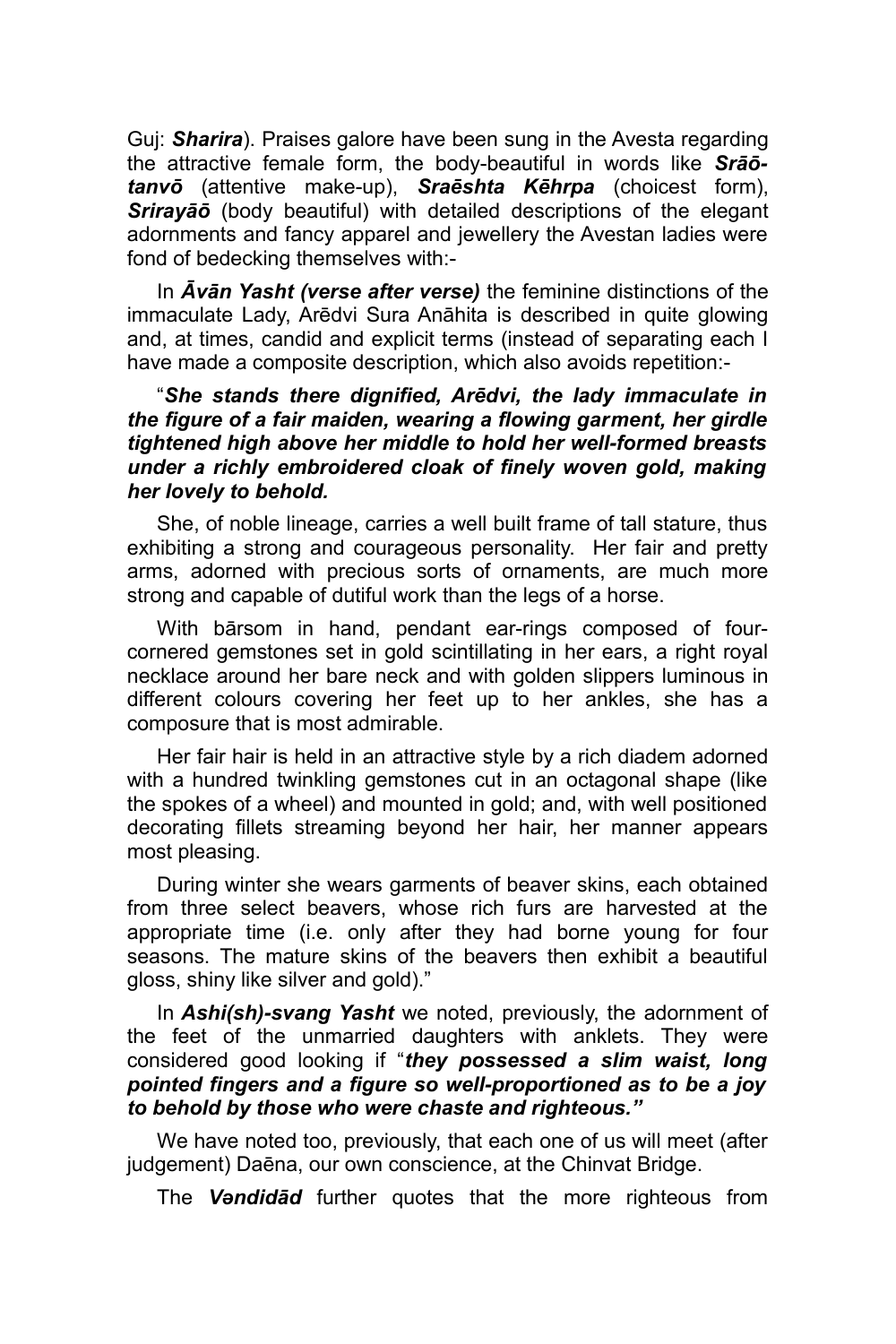amongst us will see their own conscience in a better light in the figure of a pleasant 12 year old Chairita, as attractive as the most beautiful in the land, to hold their hand and escort them across the Bridge of the Separator (of the good from the evil). "*She, the beautiful, fair Daēnā of queenly stature possessing a skilful confident and distinguished composure, will appear respectfully before them wearing a crown on the head."*

*Hādokht Nask* describes a 15 year old lady "*of fair arm, tall stature and pleasant composure, of well developed breasts and attractive build, of noble birth and of glorious lineage. Her presence, as she steps forward and extends her arm to hold the hand, is felt in the breeze blowing across the mountain peak at the commencement of the Chinvat Bridge."*

## **Avestan Love :**

The Avestan word for love is *Fritha* (Skt and Guj: *Prita*). There is no mention at all of or reference to pure unadulterated love between the genders before marriage in the Avesta. However, the pre-nuptial Avestan love of a person for another (i.e. a couple due to be wed) is clearly identified, each time, in the context of the particular quality or attribute, which is admired by the 'lover'. This is emphasized in *Ashi(sh)-svang Yasht, verse 59* where the sin of wilfully keeping man and (future) potential wife apart (wilfully preventing them from meeting for whatever reason; hoping to block there marriage, as it were) is mentioned. "*The worst deed that men and cruel persons can commit is to wilfully keep asunder woman and man in a state of prolonged separation and to prevent them from meeting."*

In the Gāthās, Zarathushtra specifically talks of true unadulterated love for Ahurā Mazdā in the Gāthic words, *Frinat* and *Frinai***.** 

In *Gāthā Spənta Mainyu, 49.12*, Zarathushtra uses the Gāthic equivalent **Frinai** to declare his own love: "*I, verily, with hymns of praise would love thee, O Mazdā Ahurā."* 

In *Gāthā Ahunavaiti, 29.5*, he uses the word **Frinəmna** to describe Ahurā Mazdā's love for humanity: "*With uplifted heart and outstretched hands, O Ahurā Mazdā, I invoke thy grace."* 

In *Gāthā Ahunavaiti, 28.5*, he reassures his followers that "*devout (vaintya - that which is close to the heart/ loving) prayers offered attentively (sravāyō) for righteous causes, will never go unfulfilled."* 

The non-Gāthic form of love (if we may use the word, 'platonic'), denoting (almost) revered respect for the subject, who possessed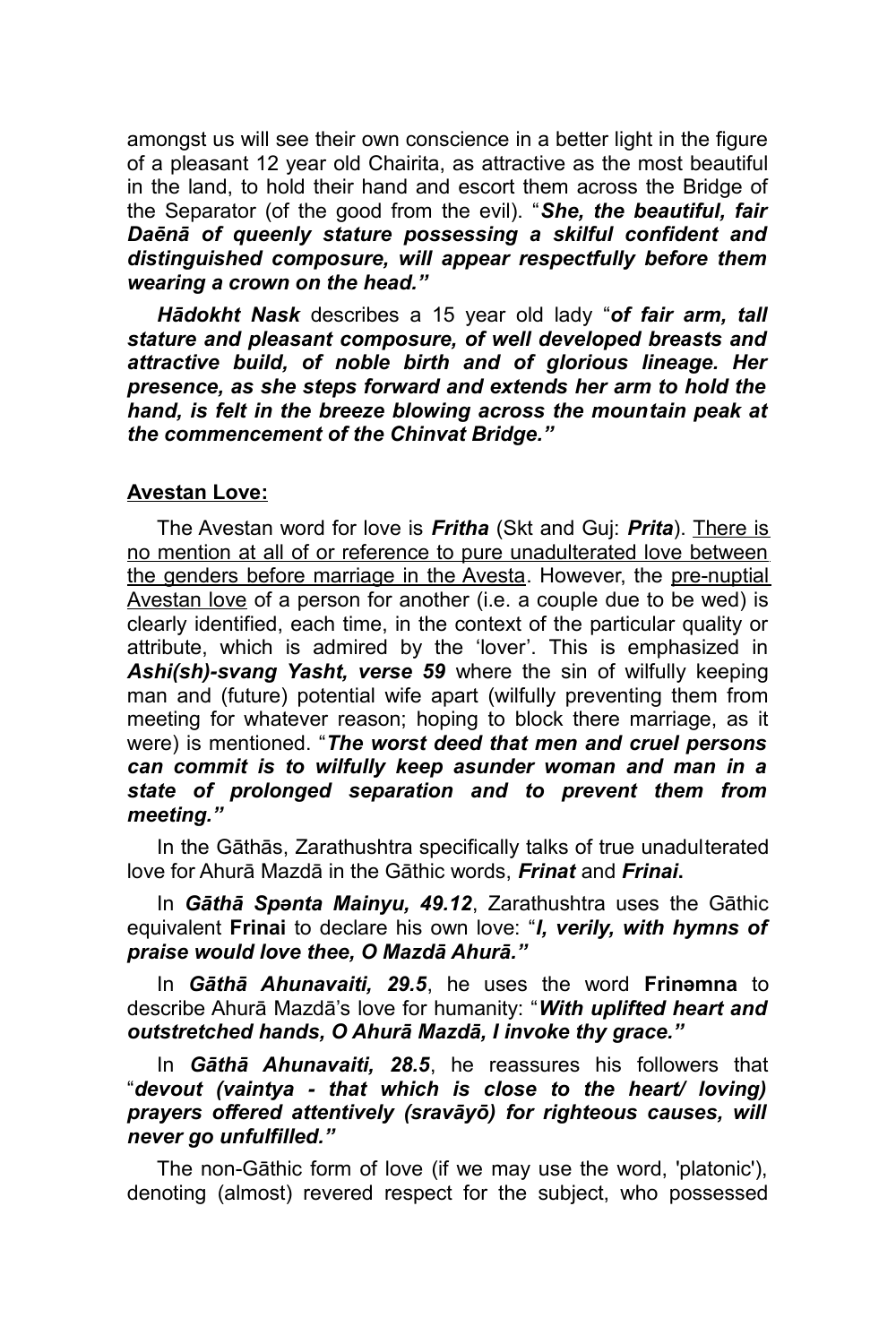certain admirable qualities, were reserved for the reverence shown to the Aməšā Spəntās and Yazatas as in :-

## In *Tir Yasht, verse 43*, it is "*the bright radiant light of Ahurā Mazdā as seen in the awe-inspiring brilliant glow of the star, Sirius [Tishtriya/Tēshtar/Tir - the brightest star in the night sky], which is loved and honoured."*

In *Sraōsha Yasht Hādokht, verse 20*, the Yazata Sraōsha is "loved and respected in the house, where lives a pious man full of good thoughts, words and deeds."

In *Fravardin Yasht, verse 29*, the word *hudaōithra* -"with eyes of love" is used to describe the eagerness gaze of those, who revere the beneficent Fravashis.

Similarly, in several verses - the Gāthic Hymns of praise, the Fravashis of the righteous, all houses of righteous persons, cattle, draught animals and rich pastures, good waters, trees, plants used as medicinal herbs, the qualities like courageous truth in face of adversities and timely assistance given - are all 'loved'.

# **The Avestan Beloved :**

True 'love' between two Avestan persons of the opposite gender after wedlock, it seems from the texts, was interpreted as the living of a virtuous life in a symbiotic relationship to fulfil the purpose of Creation, thus leading to expected results both, during Earthly existence and thereafter, as ordained by Ahurā Mazdā. Any other way that was likely to defeat that purpose was considered evil, such that it was fraught with negativism and it, ultimately, led to disastrous consequences. There is, as such, no word in the Avestan texts to describe the word 'beloved' i. e. a person of the opposite gender especially dear to one's heart, in a one to one relationship outside the institute of marriage (i.e. not prenuptial, where the couple is due to wed). In real life such affairs of the heart would have been expected to occur. In the Sassānian era the epic tragedies of Shirin-Farhād and in a later period of Lailā-Majnun are examples.

It was, then, obviously a pious obligation on the part of the parents (or the guardian) to ensure that a proper life partner was made available to their sons and daughters. In the case of the daughters this obligation was apparently based on the Avestan premise that "a woman is in need of a 'protector' (Aves: *paiti-pāyu*) throughout life". The lady was deemed to be 'given' (in marriage and adoption) rather than be 'taken' ".

In the Avestan text, interpretation of the word 'beloved' is quite different from the modern one. It very much refers to a certain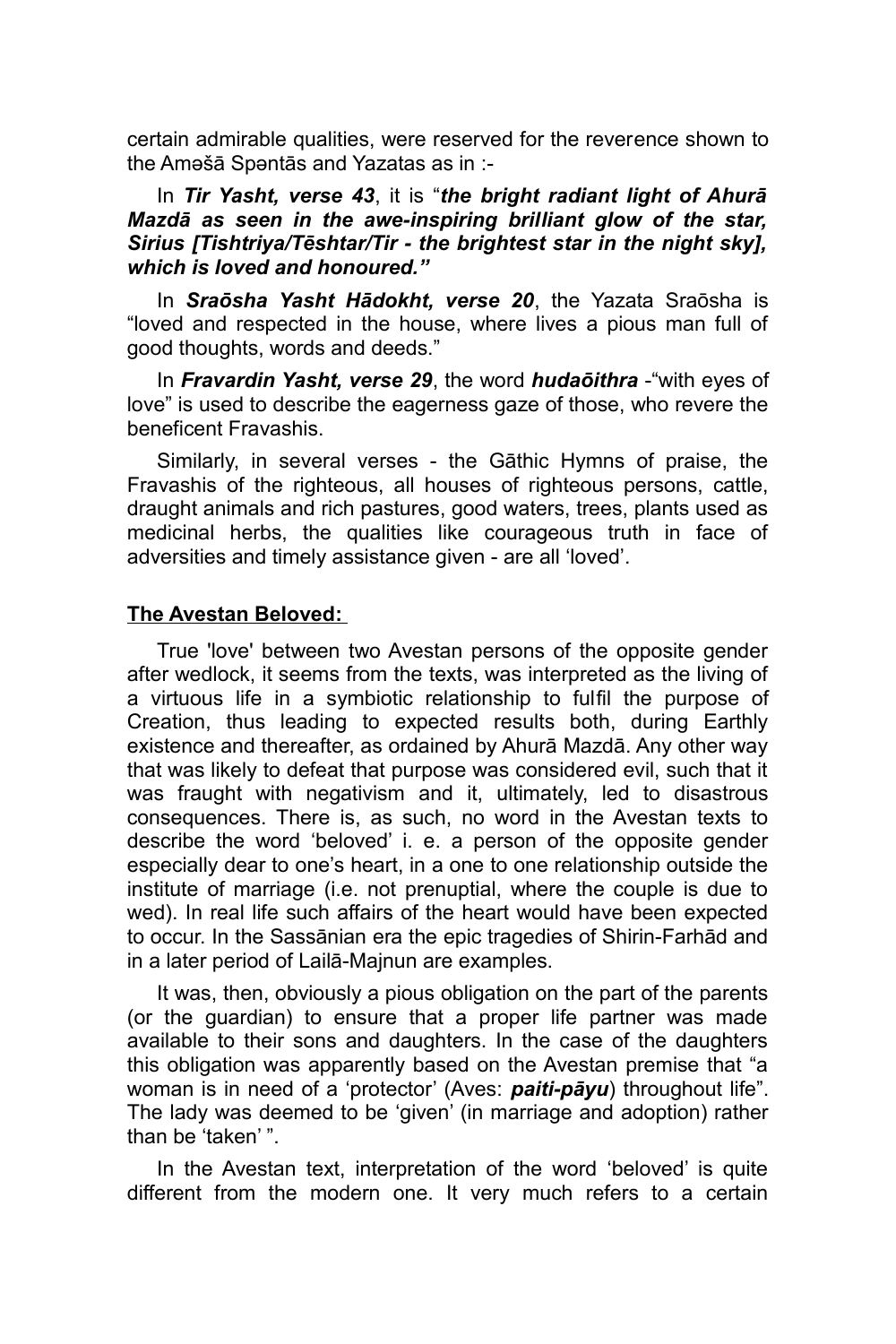closeness by 'relating to with respectful, favourable regard showing sentiments of warm affection while holding the person in high esteem, without any direct personal sense of an attachment'.

In Rām *Yasht, verse 36*, Kai Vishtāspa's wife, Queen Hutaōssa, who was convinced of the humanitarian goodness in Zarthushtra's vision and preachings, beseeches Ahurā Mazdā hoping that he will bestow her the supreme favour that her dignity will be upheld with respect, so that she "*remains beloved (Aves: paiti-zanta/ buyata/ manyəntē; Skt: Lōkmānya) of society and the courtiers and will be legitimately welcome in the Court of her husband."* (This was during the most crucial moments in the life of the Zarathushtra, when he was incarcerated in a dungeon for 9 days and 9 nights by Vishtāspa's orders).

In *Fravardin Yasht, verse 147*, there is a fervent plea that the Āthravans (Fire priests) of the country remain, with respect, '*beloved of the populace'*, too.

# **The Unwed Woman :**

Aves & Skt: **Ghra** means a matrimonial home with a husband and housewife**. A-Ghra** means not with a husband; defacto; separated. Appropriately, Skt and Guj: **ghra** literally means a family household.

In *Ys: 9.2* "*the unwed women (*Aves: *aghravō) who have truly revered Yazata Haōma pray that they be soon blessed with honest husbands."*

The Virginal Maiden: (Aves: *an-upayata/ an-upaēta*)

In *Ashi(sh)-svang Yt: verse 54*, we have previously noted that *offerings given to the Yazata Ashi Vanghui were not acceptable if they remained unwed, but then in the next verse 55 there is a clear distinction emphasised between virginal maidens of tender age and mature women.*

Again in *Ashi(sh)-svang Yt: verse 59*, the sin of wilfully keeping man and (future) potential wife separate has been mentioned. "*The worst deed that men and cruel persons can commit is to wilfully keep asunder woman and man in a state of prolonged separation and to prevent them from meeting."*

#### **The Avestan Marriage (of Pāhlavi times) :**

The word for '*matrimony'* is *Nāirithwant*.

In the Book of *Rivāyats* an interesting account is given about the '*proper procedure of negotiating' a marriage contract through (a long suffering) match-maker or messenger*. The father sends a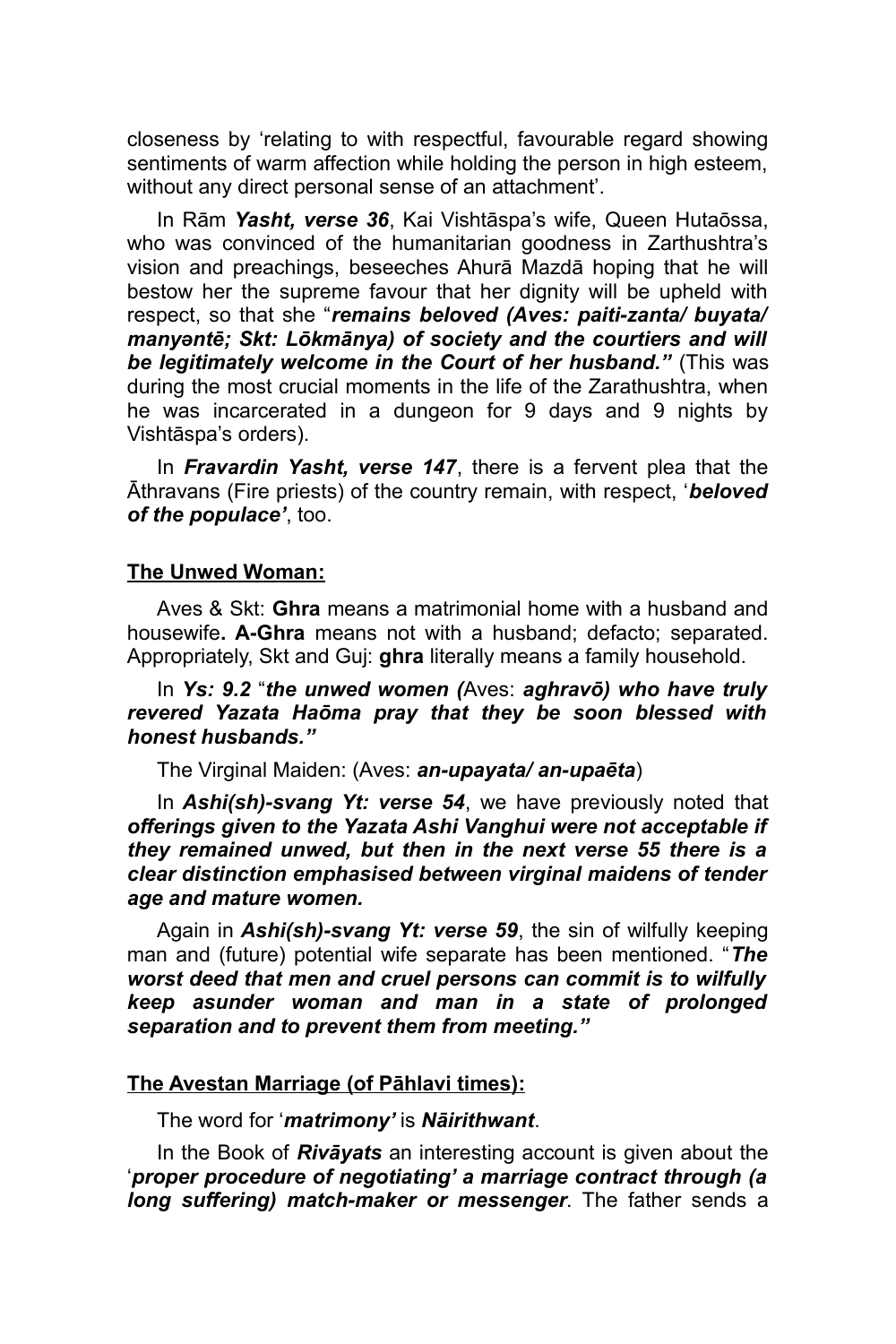message on behalf of his son to the father of the prospective bride asking for the daughter's hand in marriage to his son. The proper thing for the father of the prospective bride was to say: -

"Let me think it over." After a few days he recalls the messenger and says.

"If my daughter receives 2000 dirhams as marriage gift *(māhr)* I will give her to him." After some days the messenger returns to the father of the prospective bride and says.

"All is well. The father of the man agrees to give 2000 dirhams."

Later, the messenger returns to ask.

"But will you give your daughter's hand in marriage to this man (addressed as 'the son of '. The first names are still discreetly avoided). And the father of the prospective bride replies.

"I would not have asked for the gift had I not considered proper to give my daughter to this man." There is no mention about what gain the messenger received for all these tedious goings-on, but there is mention of the sin the father of the girl would have committed if he later retracted this verbal contract.

Just before the marriage ceremony three married men need to approach the girl to confirm her intentions to marry this particular man and to reconfirm whatever was said with her father.

The officiating priest (who has qualified as a *nāvar* and is himself married) then offers to put her right hand in the right hand of the bridegroom and asked the couple to nominate one of the Amēsha Spəntas for guidance during the ceremony. Only the priest is entitled to tie the marriage knot, literally a knot of cloth between the garments of the bride and groom. The marriage gift *(Māhr)* of 2000 silver dirhams is, sometimes, topped with 2 gold dinars, depending upon the financial state of the father of the groom.

According to '*A guide to the Zoroastrian Religion'* (which clears the traditionally held misconceptions in our mind in the form of easy to understand Questions and answers) Dastoor Firoze M Kotwal and James W Boyd explain the tying of 'marriage knot' in the present day ceremonies conducted on the Subcontinent. They say that the tying of the couple's hand with a thread is not tying the knot. Rather it is the asking of questions by the priest (in the Pāzand language, which is not understood in Gujarati) first to the father of the groom, regarding payment of silver and gold (coins) and then to the father of the bride whether he will accept the gift. When both fathers have answered in the affirmative he asks the father of the bride.

"Do you swear to welcome the bridegroom with truthful thought for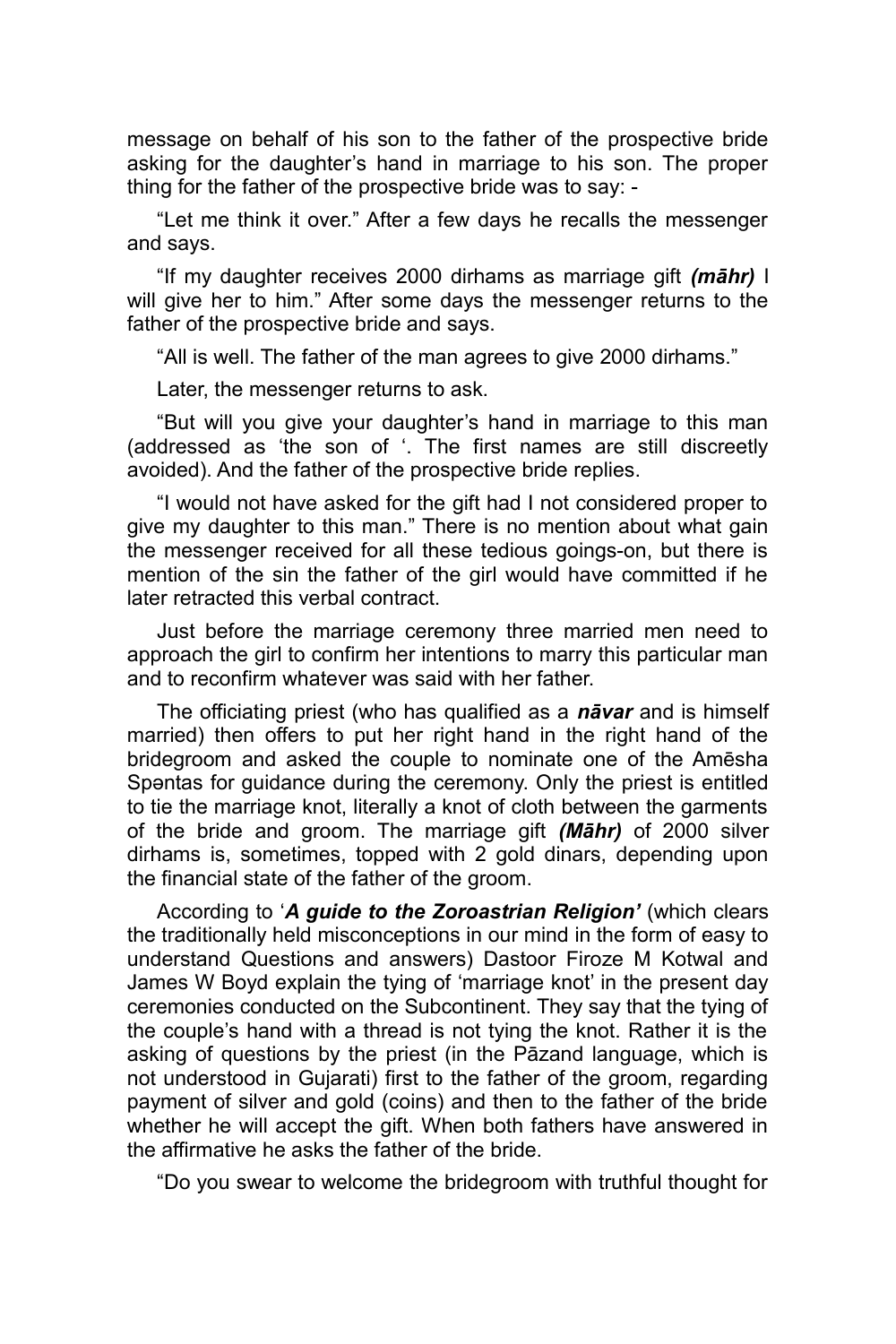the increase of good action and progeny, so long as you live?"

"Yes, I do promise," replies the father.

The priest then turns to the couple and asks each one separately whether they agree to abide by these promises with truthful intent through their lives.

"Yes, we do approve of it," they both say individually.

Besides, the incorrect notion about the question - "*Passand kardid?"* being "do you like your partner?" is also corrected. The couple is again asked whether they approve of the oath given by the two witnesses. Each replies, "*Passand kardam"* which means "I approve".

## **Zarathsuhtra's authoritative suggestions :**

As seen by my mind, below are my humble interpretations of *Gāthā Vahishto Isht -Yasna 53.5 to 9* while comparing Irach J S Taraporewala's interpretations of the Gāthic words with the meaning of some vital Sanskrit equivalents found in the Vēdic and later Sanskrit Texts.

**Verse 5:** "*Listen attentively to these words (of instructions) as I speak to ye, Maidens and to ye, Youths prepared to engage in the bonds of holy matrimony. Understand them well and bear them in thy Good Minds. Let each one of ye do earnestly strive to surpass the other, both, in Righteousness and in Love, to such a degree as to deserve the more gainful of the reward."* 

**Verse 6:** "*Through thine entire life accept, O' Men and Women, that the instructions of Truth shall prevail in the face of convenient Untruths of obvious advantage, trying to lead thee away from thine own true selves (remain true to thine own selves). Then, verily, such woeful deceit of the evil eye shall envelope and dim the glow of thy Inner Selves (like smoke around fire) enticing ye to perversions in life."*

**Verse 7:** "*But, the reward of this pious bond of togetherness shall be there if ye, as wedded couple, continue to exercise zealous devotion to each other in all walks of life (high or low) where the evil spirit of those devoted to untruth is encountered. However, should ye decide to renounce this pious bond of togetherness 'woe' shall remain thy last word."*

Verse 8: "*Needless, those intimidators will undoubtedly face the consequences of their guilt-ridden acts when they are countered by our just rulers in favour of our Maidens and Men, who will, then, become free of dissension and attain happiness for evermore ..........."*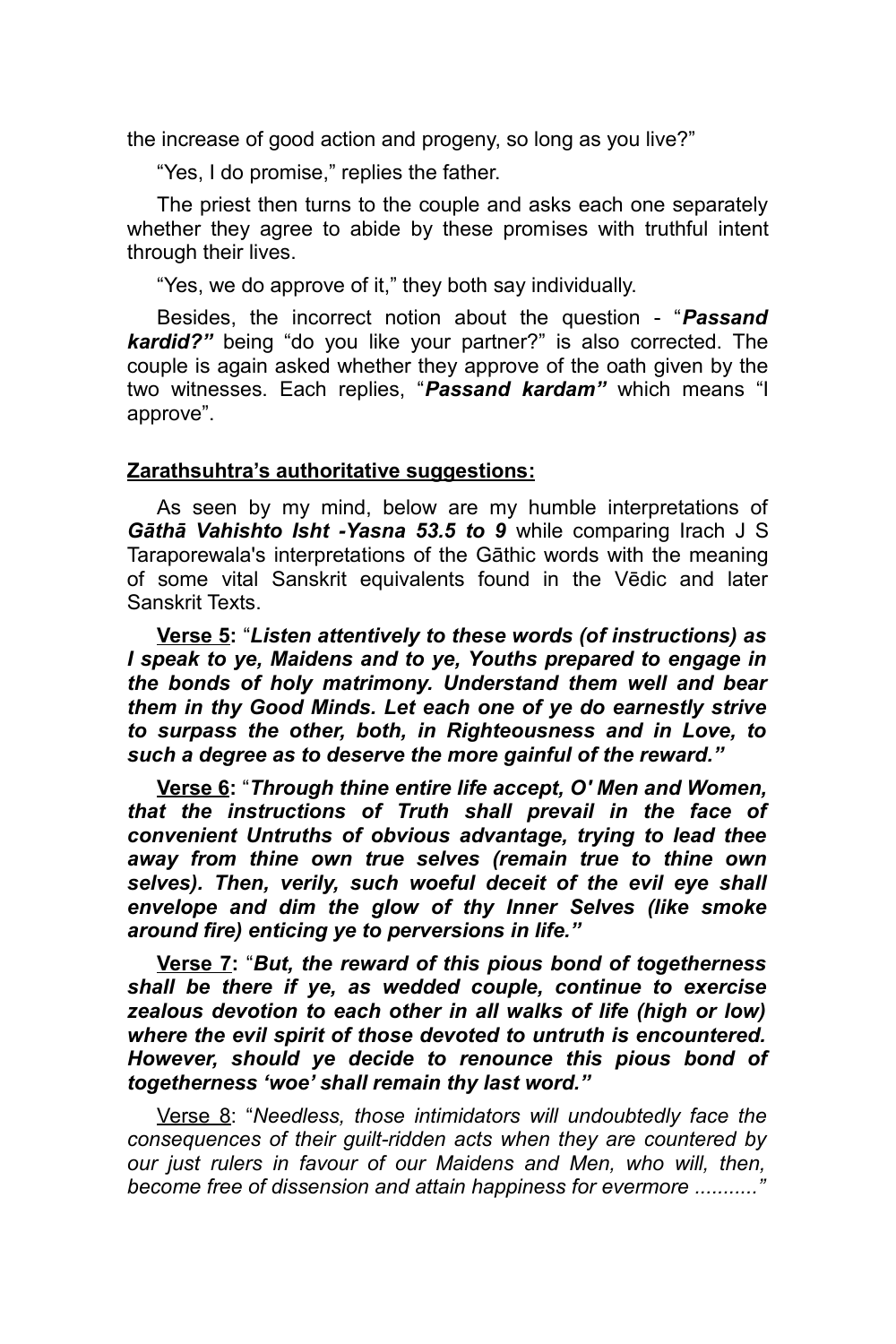Verse 9: "*Such perpetrators of evil, who promote the disapproval of our worthy Maidens and Men, are themselves given to craving passions, to scorning Righteousness and to strife among themselves and with their own Inner Selves ............"* 

Then, follows Zarathushtra's *Airyəmā Ishyō recitation, Yasna 54.1* which is traditionally recited during all Zarathushtrian wedding ceremonies as a Wedding benediction (blessings - Pah and Guj: *Āshirwād*) from the priest. The benediction confers a Desire for lasting friendship (for their togetherness during the entire life) of the couple. The Yazata of Friendship (and of Healing), Airyamān, is invoked;-

"*May the much desired and lasting friendship come, in the pursuit of this noble purpose of the Good Mind, to the support of the men and women of Zarathushtra whose Inner Selves seek to earn this precious reward. I will pray to Āshā for the bestowing of this righteous blessing, you so desire, which Ahurā Mazdā has intended."* 

#### **Marriage among close relatives :**

Aves: *Khvaētvadatha* literally means 'giving of oneself'/ Pah: *Khvētōdas/Khvēdyōdath* (probably initially referred to a 'given adopted person' and not a 'close relative given in marriage').

*Visparad 3.3* even sings the praise of the 'given person'. "Reverence be to *Khvētōdas*."

The next-of-kin wedlock appears to have been, not only encouraged, but considered a highly meritorious act in later Avestan texts. Yet among the closely related Vedic people (who look upon their cousins as sisters and brothers; thus, automatically debarring them from getting married) inquiries are made into the previous seven generations to exclude a relative before the wedding is arranged. It is possible that when the conquering Aryans occupied Semitic lands (commencing with the Achaemenid Period) the common Semitic attitudes, regarding intermarriage between close relatives, became more frequently adopted by our ancestors. It was, at first, presumed to be 'safeguarding family virtues and qualities.' Although such presumptions may have been justifiable to some extent, it cannot be denied that the tradition had, later, become deeply rooted in some families to help "safeguard" the family fortunes. The terrible consequences of transmitting fickle genes through consanguineous union over a long period of time (in our case close to 1,400 years) in a small restricted community (in our case only 12,000 ladies of child bearing age recorded in 2001) is well documented in medicine. It is common knowledge that some characteristic inherent physical and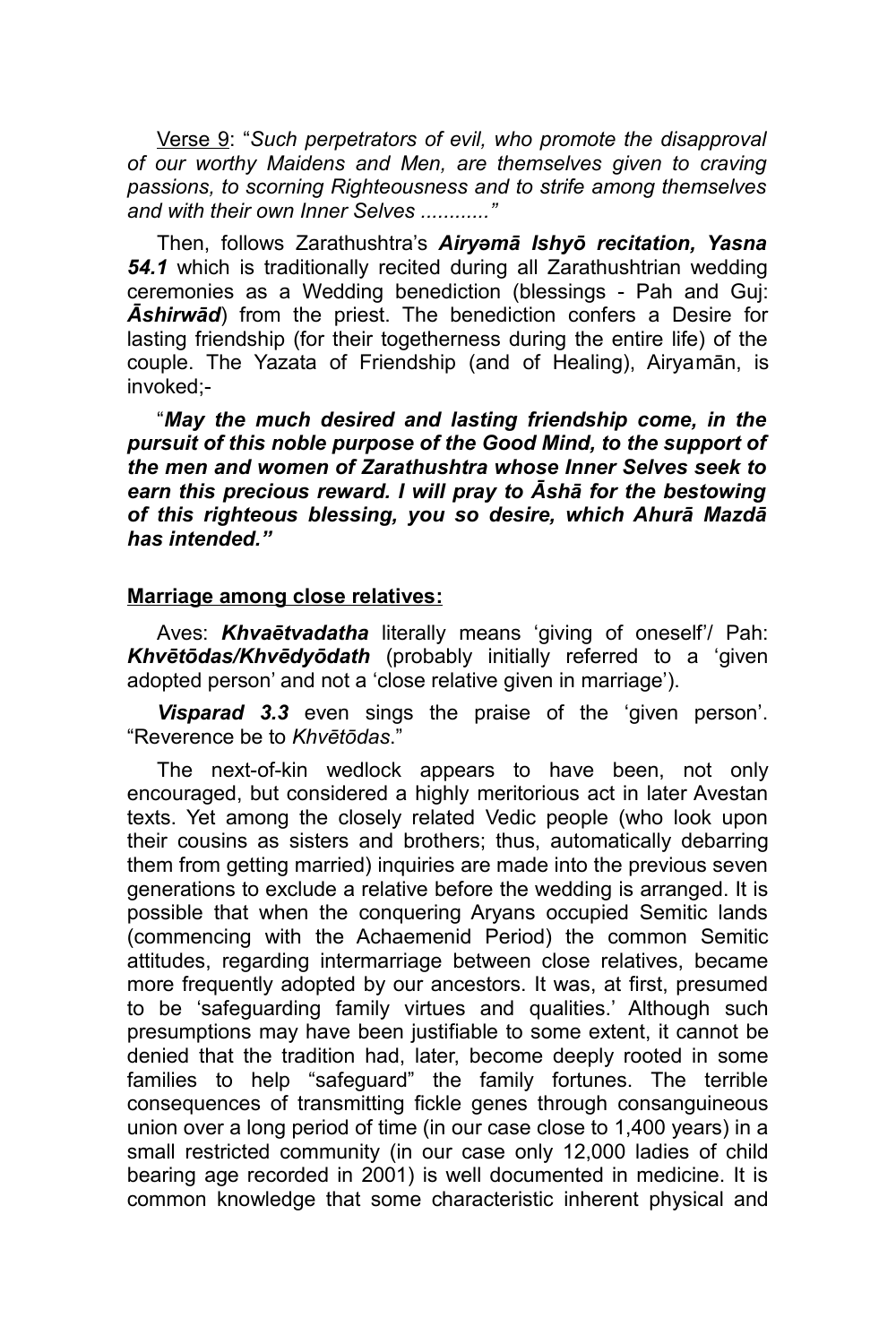mental afflictions, resulting in lifelong suffering, have been unfortunately transmitted through the generations in a rapidly increasing number of Zarathushtrian families as genetic transmission become more and more saturated.

## **The righteous husband :**

*Vəndidād 4.47* talks of the relative merits possessed by a *Nāirivant* (one who has a wife)*. "Having a wife, O Spitamā Zarathushtra, is abundantly preferable to a righteous man, who is able to lead a more meaningful life than the one who does not have a family."* Then follows in merit, "the man who *begets children* (Av: *puthravant*), who *acquires honest wealth* and who is in *pursuit of good knowledge*."

## **The achievement of wedlock :**

The marriage of a virtuous woman to a righteous man was an ideal yearned by many prospective partners, then, as it is now.

The book *Shāyast-Nāshāyast (Proper-Improper 19.10)* recommends that "*ten Ahunavars (the Book of Rivāyats recommends eleven) be recited before leaving home in the yearning quest (Aves: vadhrya) of a marriageable (eligible) lady (Aves: kaininā-vadhrē)."* 

*The 'giving' of a virtuous woman* (according to the *Dinkard (Book VIII 17.3) to a righteous man carries such high merits that the person acquires some immunity for his soul from entering hell (Aves: Daōzangha/ Pah: Duzakh/ Guj: Dōjakh)*. Further, the *Dinkard (Book VIII 20.126)* says "*it is a most grievous and deceitful sin to encourage a change of heart and allow a woman to marry another person once the decision to marry has been finalised."*

# **The wedlock household :**

This having been established, the couple live as wife and husband (Gāthic: *jə-narəm*/ Aves: *pathni-paithe.* Also *jan-nāirim*/ Skt: *patnipati*. Also *jam-pati*).

The Avestan texts say the virtuous and loving wife, who holds an honourable position in society (Aves: *vantaōngha*) is one who:- is well taught in her feminine duties by parents of good lineage, is a diligent house-wife (Aves: *nmāna-pathni in Aiwisruthrəm Gāh,verse 8*), is the rightful lady of the house *(nāirivat-nmānəm* - *Vəndidād 3.2*), is a progenitor, rich in off-springs (Aves: *frazaintivant*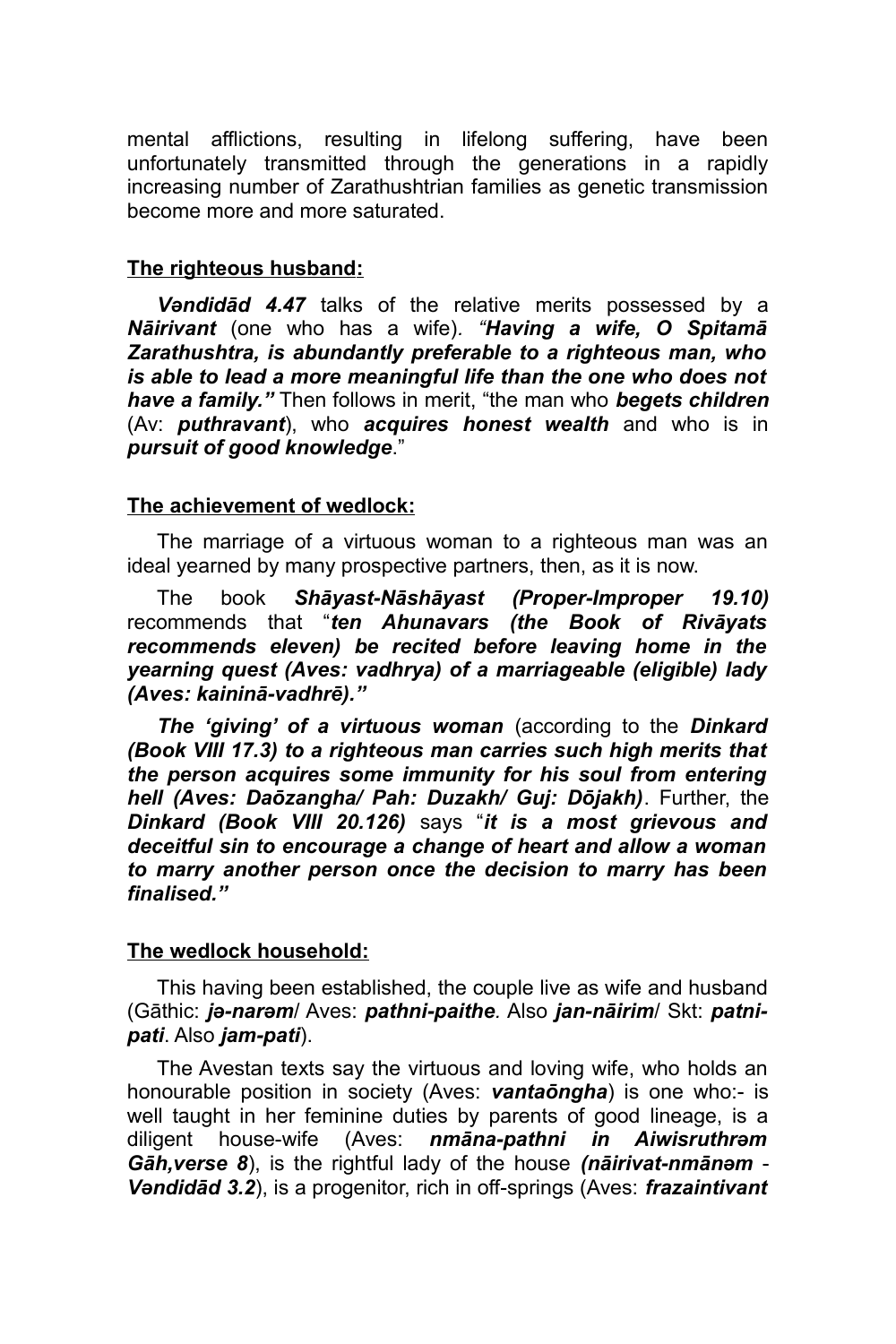of Hādokht Nask), of many off-springs (*hachāt-puthrāō*), is "*a strict follower of the laws of purity, is as much proficient in the home as with the domestic cattle in the barn and in the growing fields, does not indulge in the sin of slander, is well principled and not discourteous to her husband whom she assists in creating a lifestyle of mutual enjoyment. She then becomes qualified to be deemed a respected and loved wife (Aves: vantav - the allconquering) and thus promotes a happy home life (Aves: hukhshina - well organised)."*

## **Avestan Motherhood :**

The *Barēthri* (the fertile woman of child-bearing age) of many offsprings *(frazainti)* has been repeatedly praised as we have already noted.

*Vəndidād 2.10* pleads to "divine wisdom to go forth and pay homage to women, who bear off-springs."

The credit is given to the "brilliant and glorious influence of the helpful Fravashis (*Fravardin Yasht, verse 15*) that the "*mothers bringing forth off-springs' conceive (Aves: paiti-puthra), give birth (Av: zamava), have a safe delivery (Aves: hu-zamita) and become rich with off-springs (Av: haēchāt-puthrāō)."*

As in *Ys: 23.1*, which suggests "*Reverence to the Fravashis (is desirable), who assist the unborn (young of animal and) child in the womb, sheltering it as it continues to progress in its development."* 

It is interesting to note that our Fravashis were in existence in the Mino state before we were born. They remain as our guardian spirit near our right side during our life and they will also continue to exist forever in the Minō state (in the case of those among us who have remained more just and righteous during earthly life). This bears out well in *Fravardin Yasht, verse 17*.

In *Ys: 10.4*, there is a rather prosaic comparison of the Avestan mother, who has given birth to several off-springs, with the fertility of the open fields possessing productive soil, which bore and supported abundant life and to the righteous plant for the devoted Haōma worshipper.

There is a constant emphasis on and *a fervent desire to carry through a safe and healthy pregnancy with all attempts made to safeguard the unborn child (says Fravardin Yasht, verse 11*) '*against the assaults of the evil adversary, Vidhōtu' to full term, followed by an uncomplicated, safe delivery.'*

In *Fravardin Yt: verse 15* the Fravashis of the departed are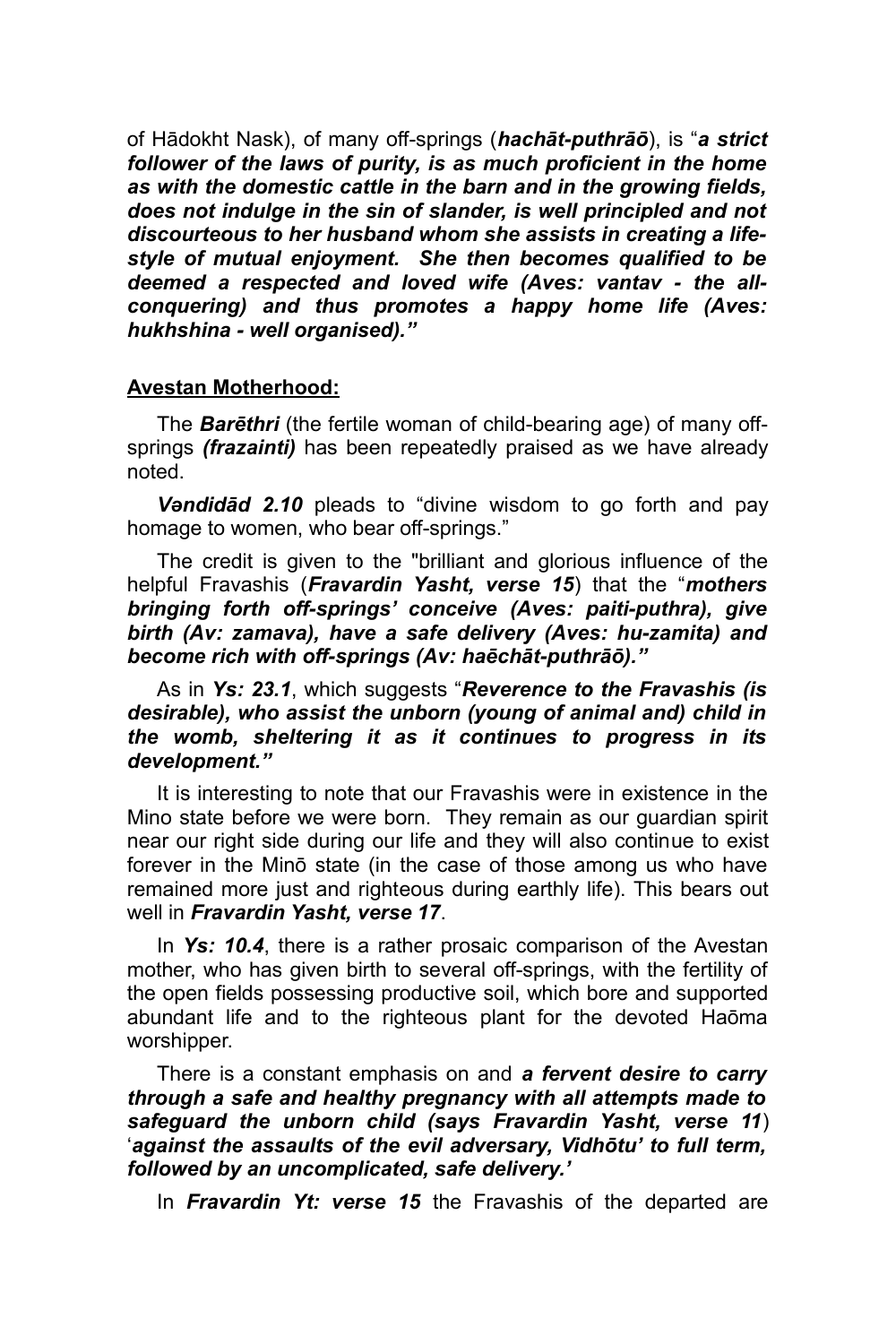praised and invoked - "*It is through their radiant aura that women conceive (Aves: puthrē varənvainti), give birth through safe deliveries (Aves: huzamiyō), thus remaining blessed with many off-springs."*

In *Āvān Yt: verse 87* women in labour pray to the lady immaculate, Arēdvi Sura Anāhita entreating her to "*allow the delivery to occurs safely"*, since the Divinity exercises authority in such matters.

In *Āvān Yt: verse 2* the clean waters of the river, Arēdvi Sura Anāhita, were credited as possessing 'purifying qualities', offering good health and strength during the child-bearing phase, thus, "*protecting the womb, aiding a trouble free delivery and ensuring an abundant and timely supply of milk for the newborn."*

*Vəndidād 19.6* talks of the birth of Zarathushtra. "*O thou righteous Zarathushtra thou art the son of Pourushāspa, born of your mother (who is Dughdōva) of the illustrious Zawishi family."* 

Then again in *Vəndidād 19.46: "Born among us is the righteous Zarathushtra (in the house of Pourushāspa) in possession of such a potent weapon as to smite all evil."*

And in *Fravardin Yasht, verse 94* "*Good fortune has come unto us. Spitamā Zarathushtra, an Āthravan, has been born among us. Henceforth, the good religion of MazdāYasna shall spread forth and be accepted over all the seven regions of the Earth."* 

# **The worthy Gathic and Avestan Daughter:**

The Gāthic word was *Dughēda* and the Avestan word, *Dukhtar/ Dughtar* (Skt: *Duhitar*).

Both mean "*one, adept at milking cows"* (Skt: Duh - 'to milk/to extract'). During times of a soil-based economy it was the early morning duty of the daughters of the house to milk the cows.

In Gāthā Ushtāvaiti, Yasna 45.5 Zarathushtra uses symbolic language in describing the attributes of the Lord Father, Ahurā Mazdā's attributes - Spənta Ārmaiti and Vōhu Manō as his daughters

Again, in Ashi(sh)svang Yasht the divinity, Ashi Vanghui, is described, symbolically, as the daughter of Ahurā Mazdā and the sister of Āshā Vahishtā.

In Gāthā Vahishtō Ishti, Yasna 53.3 uses the epithet '*the last achievement' for his youngest daughter,'Pouruchista'*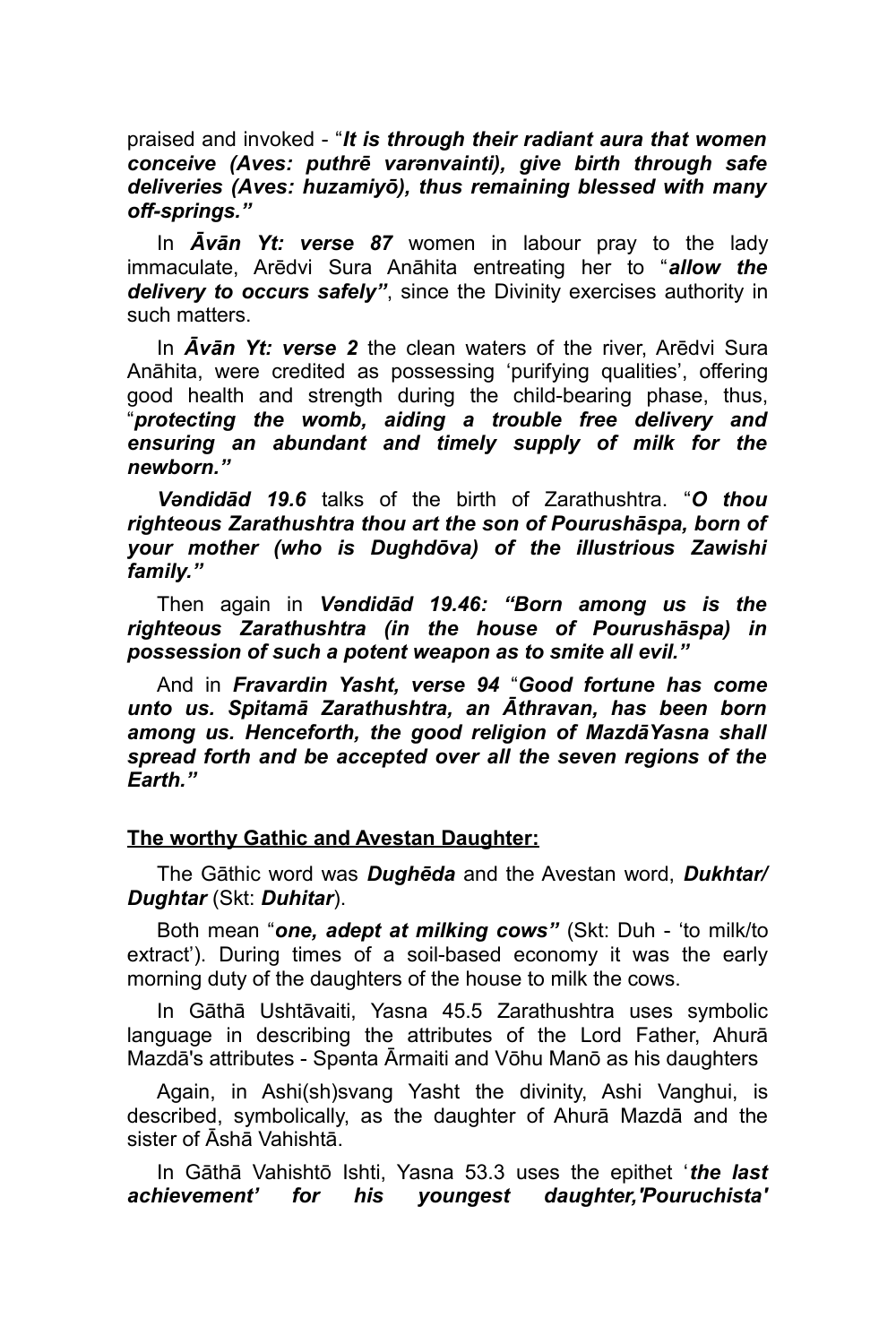(presumably of an unwed lady), while singing the praise of his greatgreat-grandfather, Haēchāt-aspa of the family of Spitamā, as per the traditional norms of ancestor worship (Skt: **pitris)** of those days.

# **The devout (religious) Woman :**

Zarathushtra, in his *Yənghē Hātām* prayer recitation, effectively sums up the concept of 'spiritual holiness' of humans*: "Reverence be to those men and women who, among all other living beings, having received Ahurā Mazdā's gift of rational thought, themselves seek to excel in acts of worshipful reverence, in righteousness."* This short prayer is held in such high regard that it is prayed at the end of each of the 17 Hāitis (chapters, also Hās for short) of the Gāthās, at the end of the main text of all the Yashts and the 5 Gāhs, as if to reinforce the rationality behind the holiness of humans (amongst all other living creatures).

In the Fravardin Yasht more than 250 holy persons have been named with reverence to their Fravashis. *Among the list are the names of 27 holy women* of the time. They appear to have been named in a chronological order. Commencing with the *Prophet's wife, Hvaōgvā* (later Aves: Hvōvi), follow his three daughters - *Frēni, Thrita and Pouruchista* and then *Kai Vishtāspa's wife, Hutaōssa* and his daughter, *Humāyā* (Pāh:Humāyun/ Humāyin/Humāi. Guj: Homāi). The unwed Avestan ladies names always had the traditional prefix, 'Kainyā' (Skt & Guj: Kanyā/ the modern Miss) before their names.

#### The high esteem of the female gender (Aves: Strī/ Skt: Strī):

In the Avestan society and culture, as described in our Scriptures, the esteem was closely parallel to the described attributes of the feminine Yazatas. She was considered *worthy of honour who "giveth into life what Ahura Mazda deemest the best," according to Zarathushtra (Yasna 46.10)* and who almost possessed the qualities of the feminine Yazatas, Spənta Ārmaiti (Pah: Asfandārmad/Spəndārmad), the patron Aməšā Spəntā of and protector of women, *was "full of grace, of beautiful features, high in intellect, well disciplined and of unblemished conduct."* 

*The high esteem (aibi-gairya), in which they were held, was way ahead of such regard shown to women in other cultures of the time.* Their dignified standing of a high degree as mother, wife and the lady of the house was envied and the virtues she prayed for and inculcated in her children were celebrated in verse and prose. What, then, were the qualities of these Avestan holy women?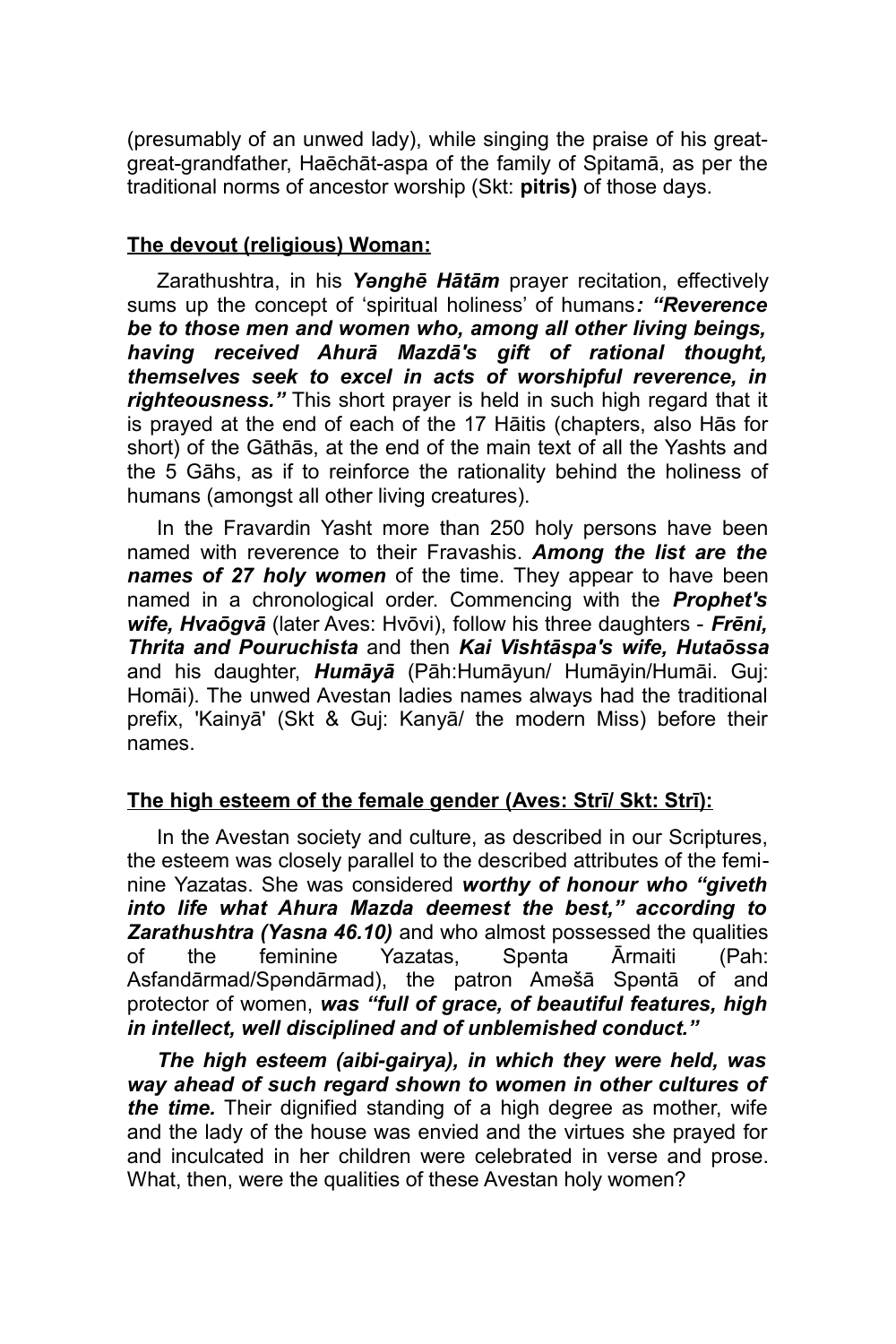*Aiwisruthrəm Gāh, verse 9***:** "*The Holy woman is more righteous, is of an amicable frame of mind and is better instructed in the many practices of good words and good deeds, is respectful of her husband and is of a truthful tongue. She is endowed with the most serene of dispositions and possesses almost Yazata-like attributes, like those of Spənta Ārmaiti. Such women are indeed worthy, O Ahurā Mazdā, of reverence."*

Further, in Haptan Yasht (in the section of *Aiwisruthrəm Gāh*), it is recommended that the Fravashis of such holy women, who have borne many sons, be revered because of their impressive courage (child bearing was fraught with great calamities, then), their great physical endurance and their triumphant achievement, who, by the Grace of Ahurā, were themselves born of noble lineage.

Even Ahurā Mazdā showed reverence to Queen Hutaōssa (of many brothers), a descendent of the illustrious Naōtar family, says *Rām Yasht, verse 35.*

*Visparad 3. 4* adds a modified touch to the above. "*Women rich in holy thoughts, words and deeds, are, well informed and, as devoted wives, are, in return, in tune with and pleasantly agreeable and courteous to their husbands."*

#### **Women as Priests :**

The Book on Aerpatistān and Nirangistān describes how both, men as well as women, were asked to officiate as Priests and in doing so had to give up there important work of tending the growing fields (during times of a land-based economy) in order to fulfil this pious requirement, but only to a maximum of six days, probably in a rotating roster. Those willing to become priests had to go through the intensive training like their husbands did.

*Visparad 4.4* talks of women being summoned to serve during the 'obligatory' Seasonal festivals of 'Gahanbār'. Unlike on the Subcontinent the lay persons in Iran actually took (and still take) active part in the solemnity of some rituals of the ceremonies.

In the Gahanbār ceremony, while eight priests surround the glowing Fire, the representatives of the community in the village, district and the household, including a respected (and holy) housewife of many off-springs (*hushham sasta:* '*well-versed' in the ritualistic procedures*), are all expected to be readily available to fulfil certain obligations during the ceremony conducted by the eight Priests.

*Sad-Dār (100 doors/openings to knowledge) 5.5* talks of men and women being, both, equally proficient in performing the Navazud (Guj: Navjōte; literally new birth) Ceremony and the Gəti Kharid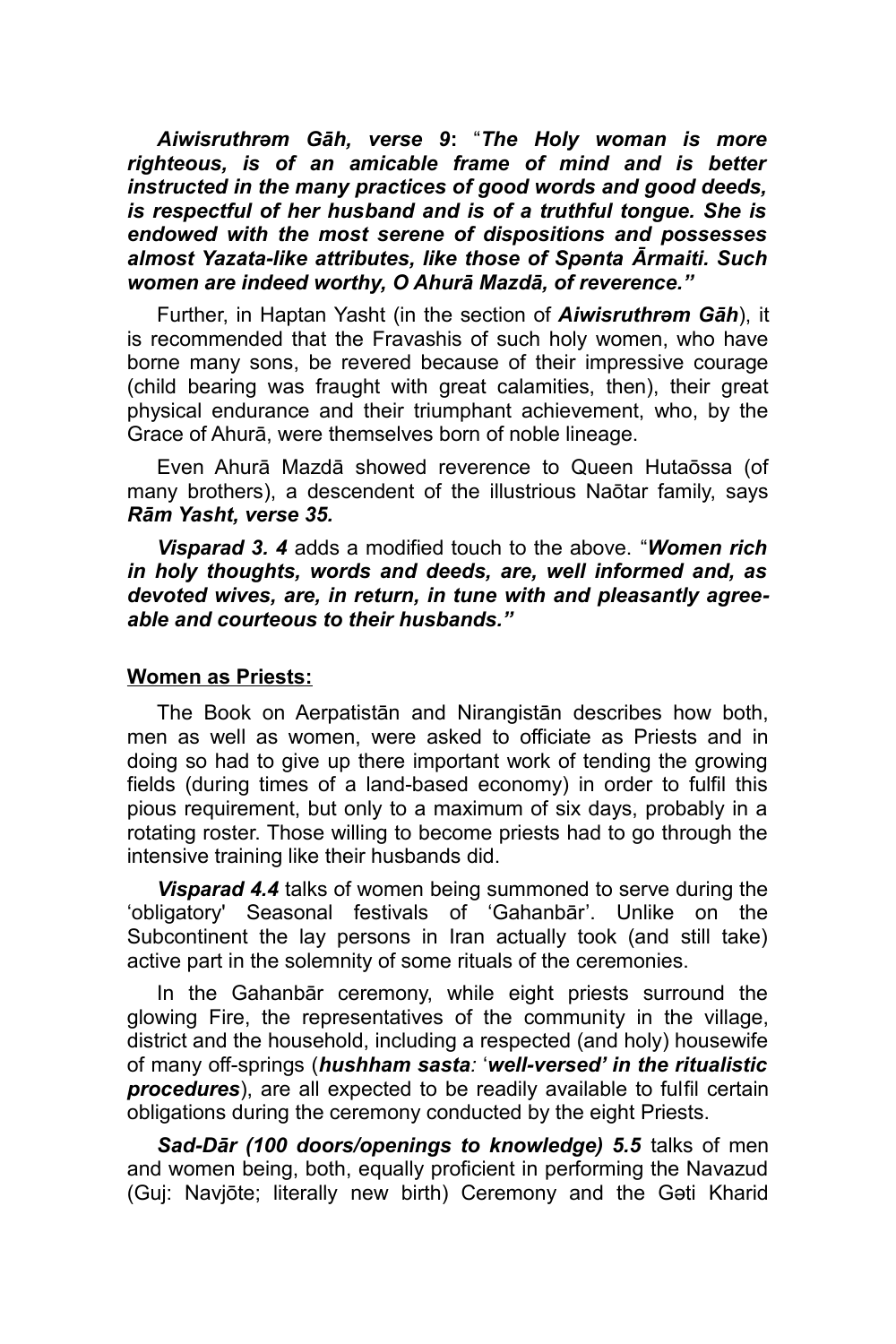(literally the entry to heaven obtained during worldly existence) by themselves for their own benefit.

### **Women as Judges :**

In the Stud Yasna, *Dinkard XXI 7.8 "the proficiency of a woman, who was thoroughly acquainted with the Avestan Law was recommended for Judgeship and presided over a court of law and often in preference to a man, less acquainted with the law."* 

## **Women as Rulers :**

In *Gāthā Spənā Mainyu Ys: 48.5* Zarathushtra implores, "May a just sovereign (not an oppressive one), either man or woman, through experiences of good understanding rule over us (in both, our earthly, Geti, as well as in our spiritual, Mino, existences)."

**The Queen:** The **Khshathri** (consort of the King, the Khshathra), a renowned and dignified personality, was a highly respected person holding unquestioned public authority. She was known to make herself readily available to the masses, who often reached out to her for assistance during social disquiet and moments of crises in the realm.

# **Women of Royal birth:**

Ladies born of noble lineage (not necessarily only those of regal / royal birth) were **hu-ptār** (Av: hu is good; ptā is father/seed meaning of an illustrious/ respected family). In a society divided into the privileged nobility, the Lord - the Ahurā and the land-based commoner, the 'Lady' (born of or wedded to the Lord) was the **Ahurāni** (the 'Lordly'Lady) incorrectly translated by some western scholars as 'wives of Ahurā Mazdā'. In several verses of Ys: 68 the Ahurāni is pictured as a highly respected lady, a favourite of the masses because, as a very influential public figure, she remained caring for the needy. She is *revered with "offerings of rich flocks of grazing animals (the Avestan source of love and warm regard), is of noble thoughts, words and deeds, of off-springs blessed with an inborn ability to acquire intellect thus rendering prosperity to the home, village, province, country and to the good religion."*

The Lady-immaculate, **Arēdvi Sura Anāhita**, is also called an Ahurāni (in **several verses of Yasna 68**) because she is "*worthy of reverence with rich gifts. Her pure flowing streams of waters and gentle springs emanating from the rapid river create, in the*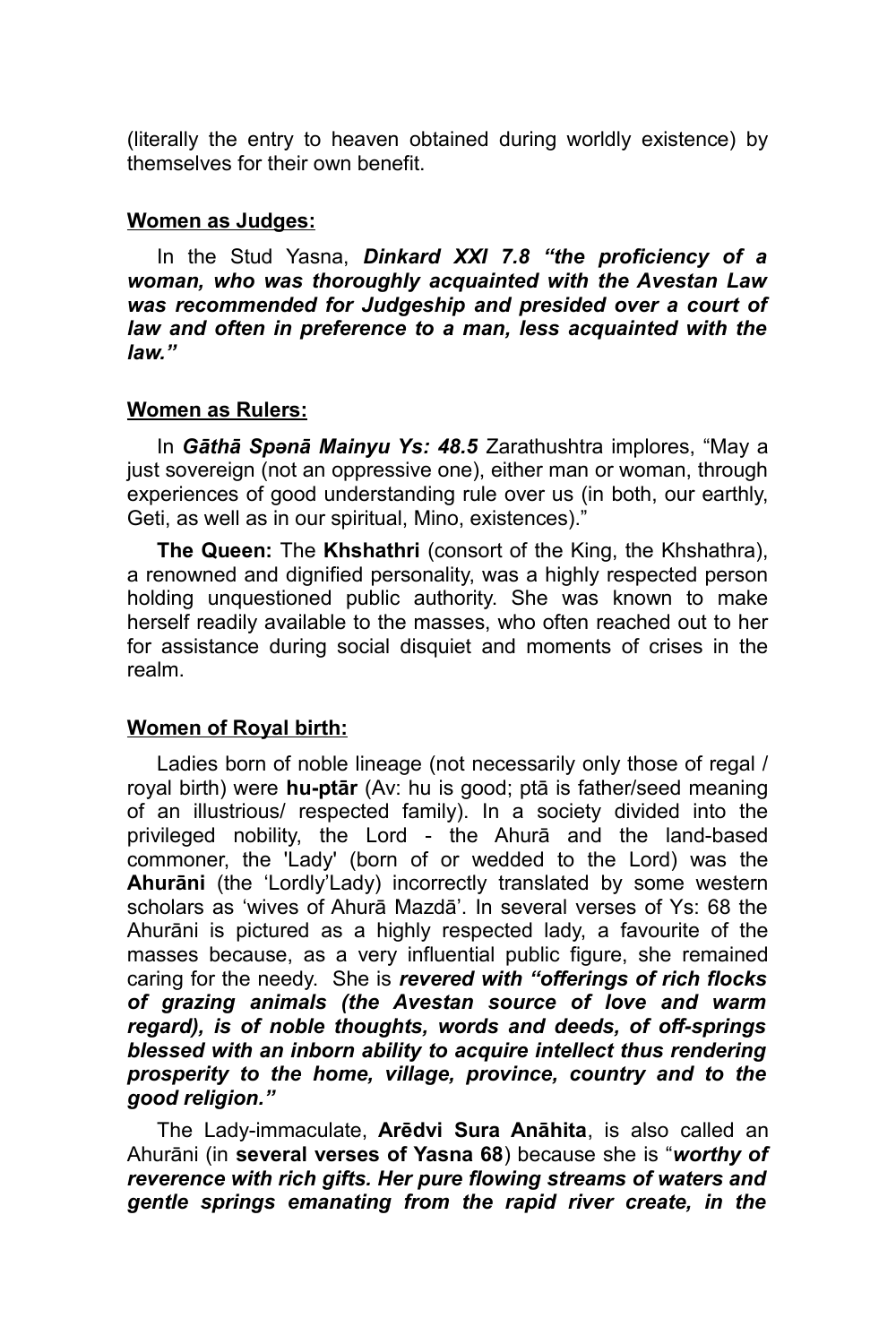*surrounding atmosphere, water vapour, dewdrops and showers of rain to render the good Earth fertile and conducive to good health. She shows deep reverence to Fire and, overall, centres herself round a delightful home worthy of the joyful family to live in."*

### **Avestan social norms :**

### **Widows:**

According to the Book of *Rivāyats* (in keeping with the constant tenor of positivism and a rich abundance in the Avestan way of life), widowed ladies were capable of remarrying after only 4 months and 10 days, if they was not nursing a newborn. Otherwise, they had to wait for 18 months to marry again.

### **Lack of children:**

In Avestan tradition a married couple that remains childless literally has a calamity at hand. In *Vəndidād 3.24* this stands out as a constant reminder: "*Certainly the Earth is most unhappy when her soil, which is fit for cultivation, remains uncultivated for a prolonged period. It is almost as if a virtuous and beautiful woman remains childless by her virtuous husband."* 

The husband is then entitled to remarry if his wife is unable to conceive. It is not clear how the conclusion was arrived at, that the wife was barren (Aves: *a-frazainti*). There could well have been an equal possibility that it was, in fact, the husband who was sterile.

#### **Separation or divorce:**

This was indulged in, mainly, for reasons of inability to conceive by the wife. Childlessness and divorce equally, were both not looked upon favourably by the Avestan society. The Book of *Rivāyats* recommends that "when a couple is childless the husband may wed another wife, but the first wife should not be divorced." Surprisingly, there is no mention of adoption being recommended as an alternative in such cases. Also, the possibility of the husband being sterile does not seem to have been mentioned and taken into account.

#### **Adoption:**

Av: *Khvaētvadatha* / Pah: *Khvētodas/Khvēdyōdath* - literally means giving of oneself. We have noted before the word probably refers to a 'given adopted person' and probably also to a 'given in marriage' to a close relative. There is no direct mention, at all, of adoption in the Avestan Text. Most of the importance given to it appears to date back only to the 9th century CE, when the writing of the Pāhlavi Texts flourished. There seems to be an emphasis on the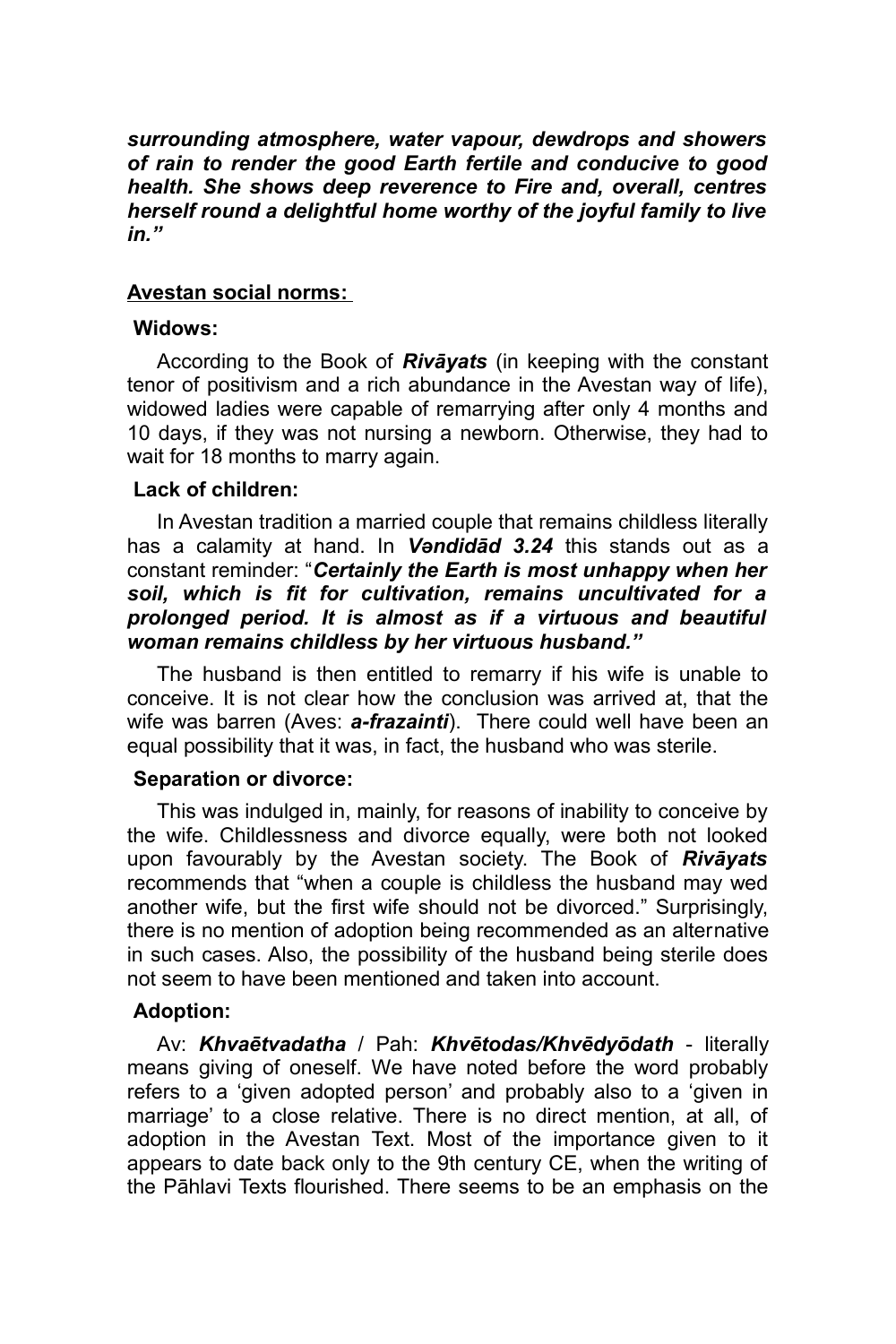naming of an off-spring (adopted daughter or son, whether a child or a grown up - *Dādistan i Dinik 57.3*) in the prayer rituals (Pah: *nāmaganih*) during life as well as in the funerary rites of the deceased "to assist in the safe crossing of Chinvat Bridge on the 4th dawn". Also, "to obtain assistance from the Fravashi of the living adopted person for the propitiation of the soul of the departed, while continuing the lineage in this world so that religious ceremonies and other meritorious deeds may be performed in the name of the deceased" in later prayers on behalf of the departed. The acknowledgment of this tradition was so intense at the time that, according to the Book of *Rivāyats*, "*the same person could be adopted many times."* 

## **Grandmother and Old Age :**

Aves: **nyākē** meaning 'a lady bent down through age' was a respected figure in the Avestan household even though old age, per se, during Avestan times was deemed to be a result of the evil workings of Angra Mainyu.

Even King Jāmshid (in *Rām Yasht, verse 16*) implores Yazata Rām to '*spare him from extremes of cold or heat, from old age and untimely death and also from the evil envies.'* 

And, the Pēshdādian King, Haōshang (in *Ashi(sh)svang Yasht, verse 30*) asks favours from Ashi Vanghui to '*grant him such righteousness that it would succeed in restraining old age and untimely death from Ahurā Mazdā's creation.'*

**The Avestan ideal** for the relationship between the genders, as we have noted before, was that of a distinctly separate but **clearly equal and complementary symbiotic duo partnership** in a life-long bond of togetherness. This symbiosis was based on the acceptance of the obviously natural, innate difference (of opposites) between the genders. Such an inborn nature of each gender was valued equally and seen as essential to the total human enterprise. There was a division of labor, based on the natural bent of each gender, as preordained by Ahurā Mazdā. Women and men worked at different tasks in a complementary capacity, neither being more (or less) important than the other.

With **the advent of industrialization**, the cultural influences of materialism created an unfortunately narrow stereotype of what women (and men) are, or should be, really like. As modernization progressed those, whose talents and temperaments did not 'fit the stereotype', were even labeled as suppressing much in themselves that would seek expression 'to become equal'. This stance, sadly, led to a social disquiet, improperly based on 'unfair inequality' totally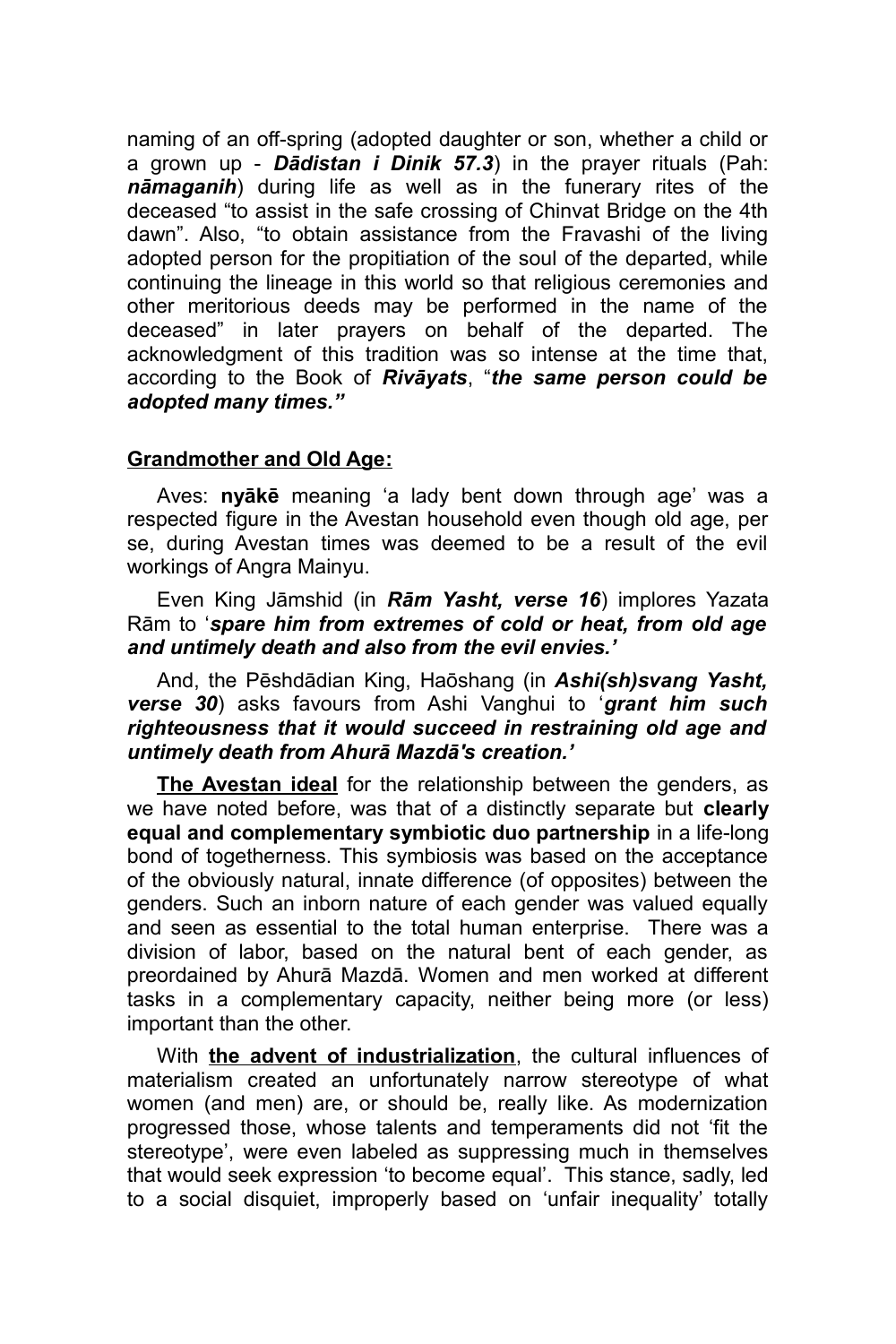ignoring the vital propriety of 'individuality' into account. In a materialistic way of industrialized life, where speed and quick profits became more important, this surmise turned out to be somewhat true in the conduct of such aspects as the government of the arms race, environmental degradation and of many other present day ills. The urge for being heard to be and being seen to be 'doing something worthwhile' during life, with **a consequent need to seek approval (i e of external energies)** increased and, further, strained the 'individualistic' emotional values of togetherness.

In such different times, when **the requirement of two earnings,** oftentimes, becomes necessary to be able to meet costs, it would help to delve into the crucial elements pointed out by Zarathushtra of **intimacy and trust (internal energies): -** *Gāthā Vahishtō Isht, verse 7:* "*But, the reward of this pious bond of togetherness shall be there if ye, as wedded couple, continue to exercise zealous devotion to each other in all walks of life (high or low) where the evil spirit of those devoted to untruth is encountered. However, should ye decide to renounce this pious bond of togetherness 'woe' shall remain thy last word."*

It is really not important whether one works or stays at home or whether the other is always able to help out in housework or not. As such, all work is sacred without having to feel obsessed about the choice. A high degree of trust in the other's decision in the area of special competence is, obviously, vital as, also, the respect and acknowledgment of the other's viewpoints. Ultimately, it all comes down to the phrase, '**know thyself'** enough to strengthen the bond of togetherness. *Gāthā Vahishtō Isht, verse 6:* "*Through thine entire life accept, O' Men and Women that the instructions of Truth shall prevail in the face of convenient Untruths of obvious advantage, leading thee away from thine own true selves (remain true to thine own selves). Then, verily, such woeful deceit of the evil eye shall envelope and dim the glow of thy Inner Selves (like smoke around fire) enticing ye to perversions in life."* It is really an individual choice to be able to say 'yes' to a (mutually adjusted) symbiotic life and together and to be brave enough to even remain 'unconventional', if need be. This, as observed above could become counter to the expectations of the community, society and, even, friends. In modern terms, the worthy Gāthic expectations (of those times) obviously have become quite unthinkable to many in present times.

**According to the Gāthās**, the 'who-should-I-be?' person should really be asking 'who-am-I?' **The basis of Zarathushtra's teaching was reflection**. He emphasized on the concept of **individuality** (the personal quality of consciousness in each individual) in desisting from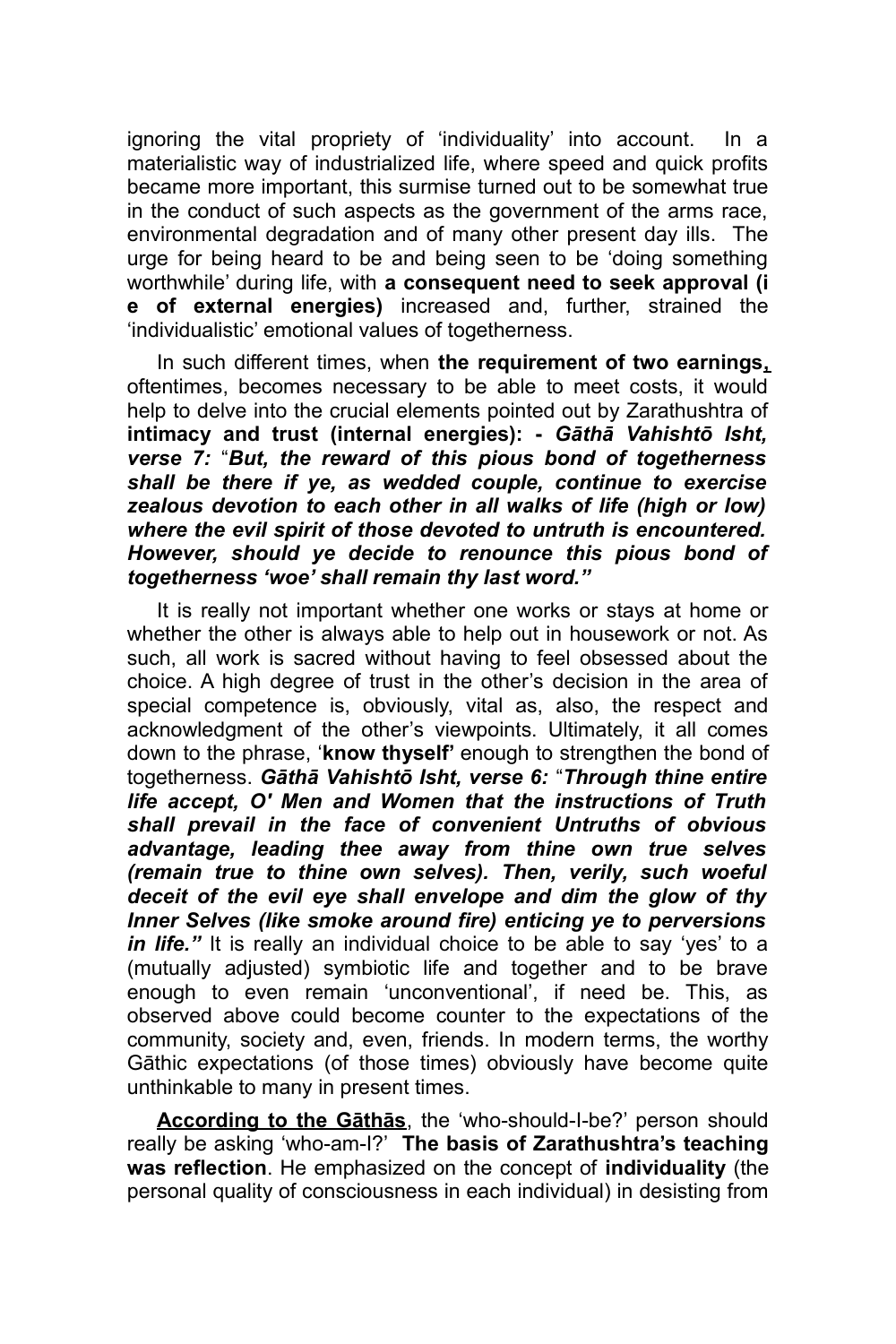becoming a mere unreflecting member of a herd. This does not imply, by any means, violation of the time honored traditions, which have preserved the vital elements of the faith. The awareness of and the nurturing of the physical world, well and truly welded into the Avestan woman's defined role from ancient times, is (a silent, but) the greatest strength of our faith. This relationship of the Avestan woman to the physical world (**hu-shyaōthnā - meaningful experience**) has become recognized as being more significant, in combating the workings of Angra Mainyu, than all the pious rituals enacted by the well-meaning priesthood can ever attain. The reflective nature of our faith has always remained meaningful in our response to a fundamental need, that of our physical striving during our constant movements out of the primal homeland. Prof. Kaikhosrov Irani calls this need a **Primary religious demand**. The **Secondary religious demand**, he says, arises when, encountering a particular religious tradition, the person (here, the Avestan woman) demands a religious vision (an intensely personal one) which she can dedicate herself (and her family) to.

**The modern Avestan woman** has, certainly, come a long way from her ancient domestic responsibilities of observing strict rules of sanitation, tending the domestic cattle, spinning and weaving the sacred Kushti, overseeing the chores in the fields and the early morning milking of the cows. Properly accomplished in the various levels of education, she has raised herself to a bright and responsible companion to her husband, capable of understanding his duties and sharing his joys and his sorrows. Through her daily activities, now of a different sort, says Khojeste Mistree, "she is able to create a concurrence of the physical and the spiritual and in this way she is able to achieve an ideal in the lives of those she cares for."

# **References :**

The interpretations are mostly of my own humble making with the priceless help of and inquiry into: -

The Avesta-English Dictionary of Ervad Kavasji Edulji Kanga '*Avasthā bhāshā ni sampurna farhang'* (A Dictionary in Avesta, Gujerati and English languages), Education Society's Steam Press, Bombay, 1900.

The Khordeh Avesta of Ervad Kavasji Edulji Kanga (1926 Gujarati Reprint of the original 1880 in Gujarati and the 1993 English print by the Bombay Parsi Punchayet).

*Ashō Zarathushtra nā Gāthā',* Trend Printers, Bombay-4, 1962 (in Gujarati) and '*The Divine Songs of Zarathushtra'*, Bombay, 1993 (a reprint of his First Edition of 1951 in English) by Taraporewala, Irach